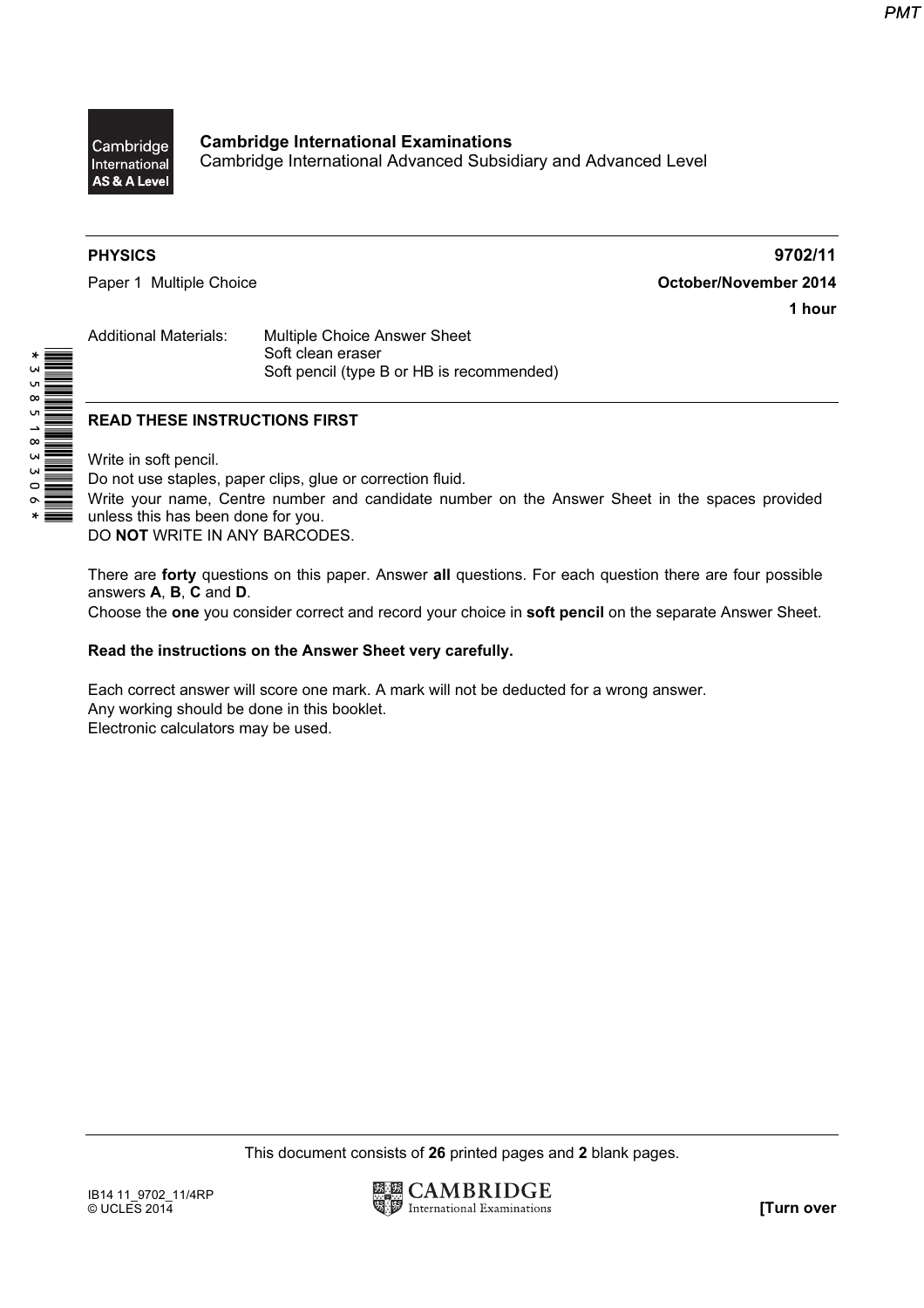#### Data

| speed of light in free space, | $c = 3.00 \times 10^8 \,\mathrm{m\,s}^{-1}$                                  |
|-------------------------------|------------------------------------------------------------------------------|
| permeability of free space,   | $\mu_{0} = 4\pi \times 10^{-7}$ H m <sup>-1</sup>                            |
| permittivity of free space,   | $\varepsilon_0$ = 8.85 × 10 <sup>-12</sup> F m <sup>-1</sup>                 |
|                               | $(\frac{1}{4\pi \varepsilon_0}$ = 8.99 × 10 <sup>9</sup> m F <sup>-1</sup> ) |
| elementary charge,            | $e = 1.60 \times 10^{-19}$ C                                                 |
| the Planck constant,          | $h = 6.63 \times 10^{-34}$ J s                                               |
| unified atomic mass constant, | $u = 1.66 \times 10^{-27}$ kg                                                |
| rest mass of electron,        | $m_e = 9.11 \times 10^{-31}$ kg                                              |
| rest mass of proton,          | $m_{\rm p}$ = 1.67 $\times$ 10 <sup>-27</sup> kg                             |
| molar gas constant,           | $R = 8.31$ J K <sup>-1</sup> mol <sup>-1</sup>                               |
| the Avogadro constant,        | $N_A = 6.02 \times 10^{23}$ mol <sup>-1</sup>                                |
| the Boltzmann constant,       | $k = 1.38 \times 10^{-23}$ J K <sup>-1</sup>                                 |
| gravitational constant,       | $G = 6.67 \times 10^{-11}$ N m <sup>2</sup> kg <sup>-2</sup>                 |
| acceleration of free fall,    | $q = 9.81 \text{ m s}^{-2}$                                                  |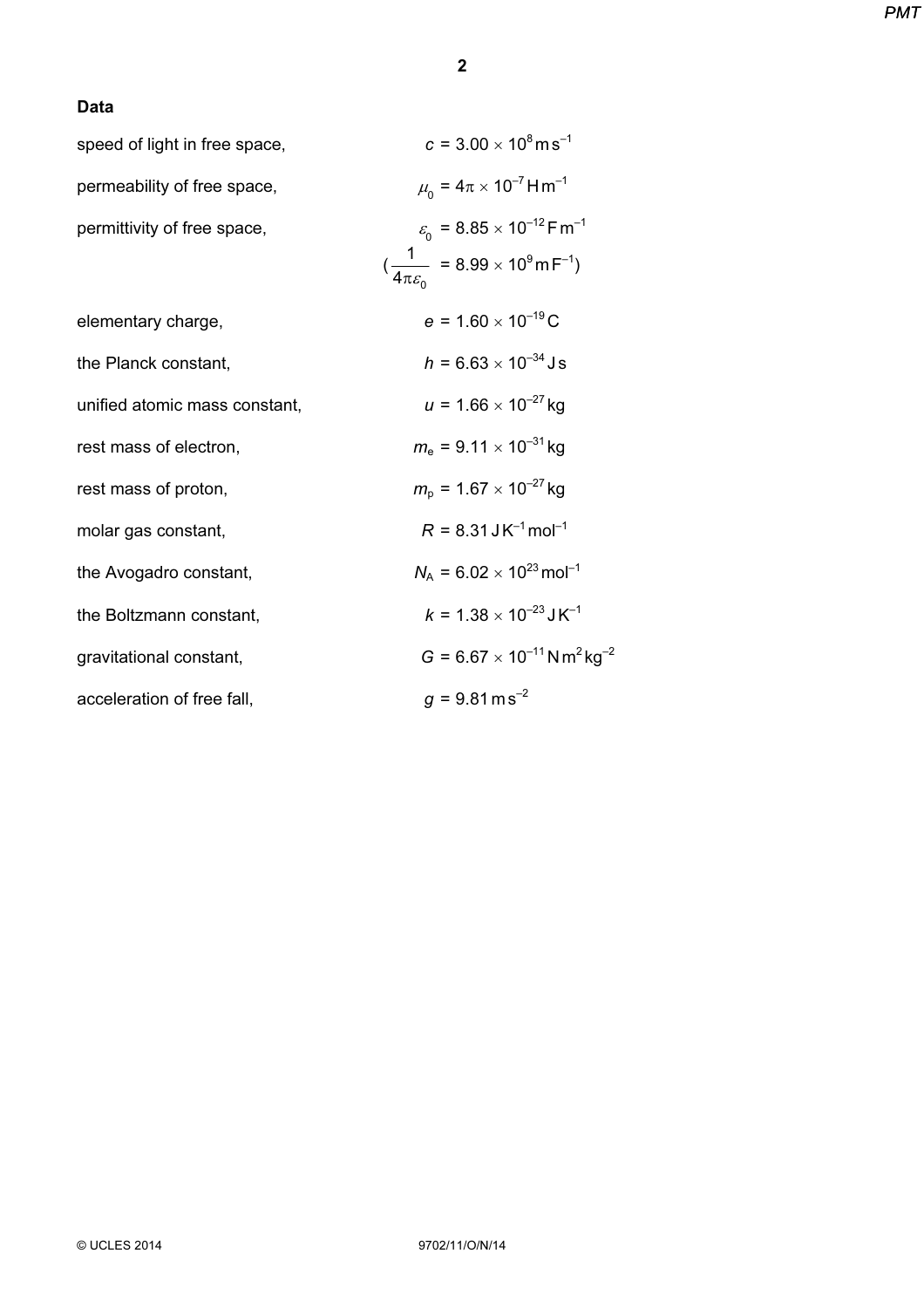# Formulae

| uniformly accelerated motion,   | $s = ut + \frac{1}{2}at^2$<br>$v^2 = u^2 + 2as$ |
|---------------------------------|-------------------------------------------------|
| work done on/by a gas,          | $W = p\Delta V$                                 |
| gravitational potential,        | $\phi = -\frac{Gm}{r}$                          |
| hydrostatic pressure,           | $p = \rho gh$                                   |
| pressure of an ideal gas,       | $p = \frac{1}{3} \frac{Nm}{V} < c^2$            |
| simple harmonic motion,         | $a = -\omega^2 x$                               |
| velocity of particle in s.h.m., | $v = v_0 \cos \omega t$                         |
|                                 | $v = \pm \omega \sqrt{(x_0^2 - x^2)}$           |
| electric potential,             | $V = \frac{Q}{4 \pi c r}$                       |
| capacitors in series,           | $1/C = 1/C_1 + 1/C_2 + $                        |
| capacitors in parallel,         | $C = C_1 + C_2 + $                              |
| energy of charged capacitor,    | $W = \frac{1}{2}QV$                             |
| resistors in series,            | $R = R_1 + R_2 + $                              |
| resistors in parallel,          | $1/R = 1/R_1 + 1/R_2 + $                        |
| alternating current/voltage,    | $x = x_0 \sin \omega t$                         |
| radioactive decay,              | $x = x_0 \exp(-\lambda t)$                      |
| decay constant,                 | $\lambda = \frac{0.693}{t_1}$                   |
|                                 |                                                 |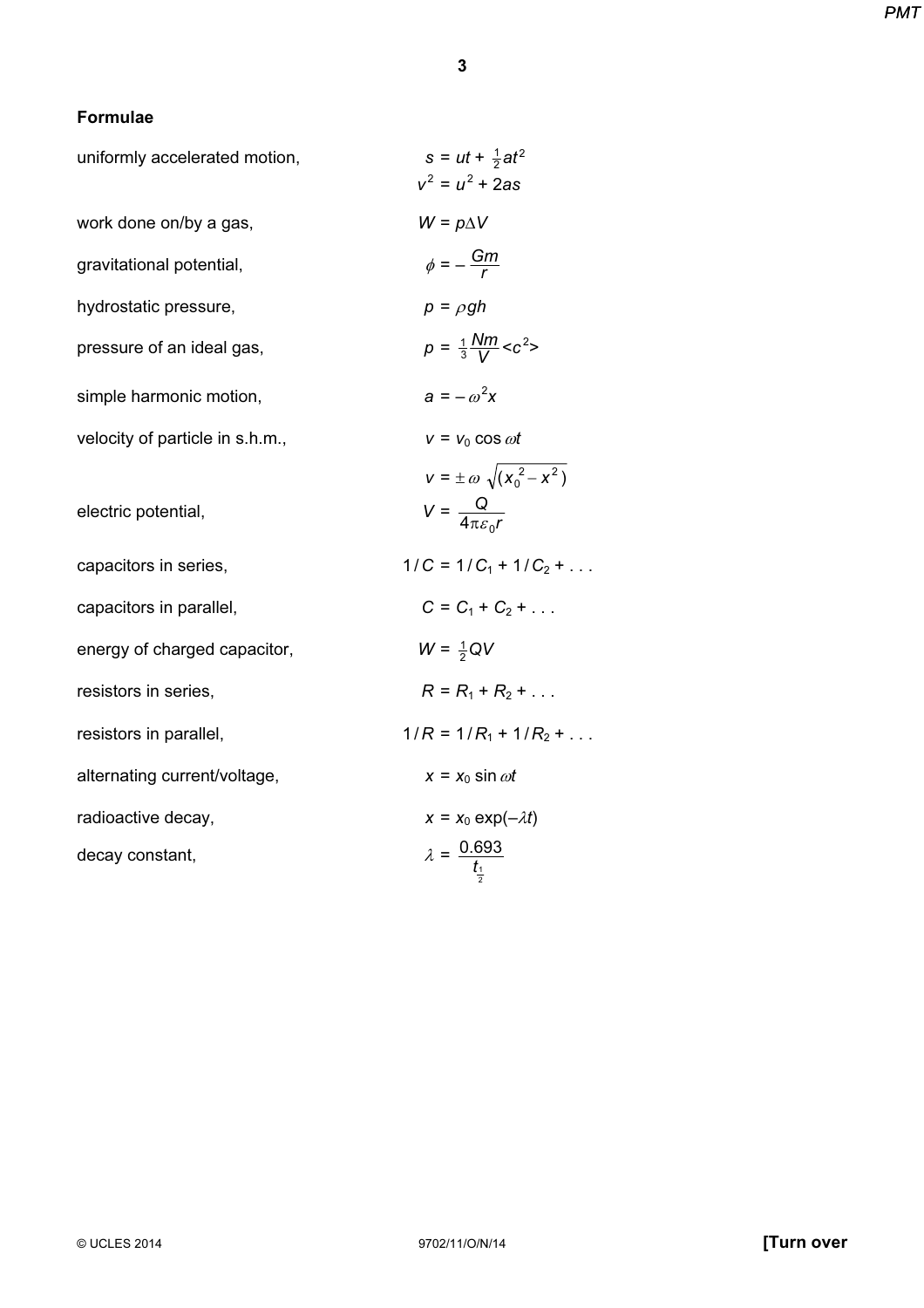1 A 0.10 kg mass is taken to Mars and then weighed on a spring balance and on a lever balance. The acceleration due to gravity on Mars is 38% of its value on Earth.

What are the readings on the two balances on Mars? (Assume that on Earth  $g = 10 \text{ m s}^{-2}$ .)

|   | spring<br>balance/N | lever<br>balance/kg |
|---|---------------------|---------------------|
| A | 0.38                | 0.038               |
| B | 0.38                | 0.10                |
| C | 1.0                 | 0.038               |
| D | 1.0                 | 0.10                |

2 What is equivalent to the unit of electric field strength?

**A** JCm<sup>-1</sup> **B** NsA<sup>-1</sup> **C** kgms<sup>-3</sup>A<sup>-1</sup> **D** kgm<sup>3</sup>s<sup>-3</sup>A<sup>-1</sup>

**3** The diagram shows the reading on an analogue ammeter.



Which digital ammeter reading is the same as the reading on the analogue ammeter?

|   | display units | display reading |
|---|---------------|-----------------|
| Α | μA            | 1600            |
| в | μA            | 160             |
| C | mA            | 16.0            |
| D |               | 1.60            |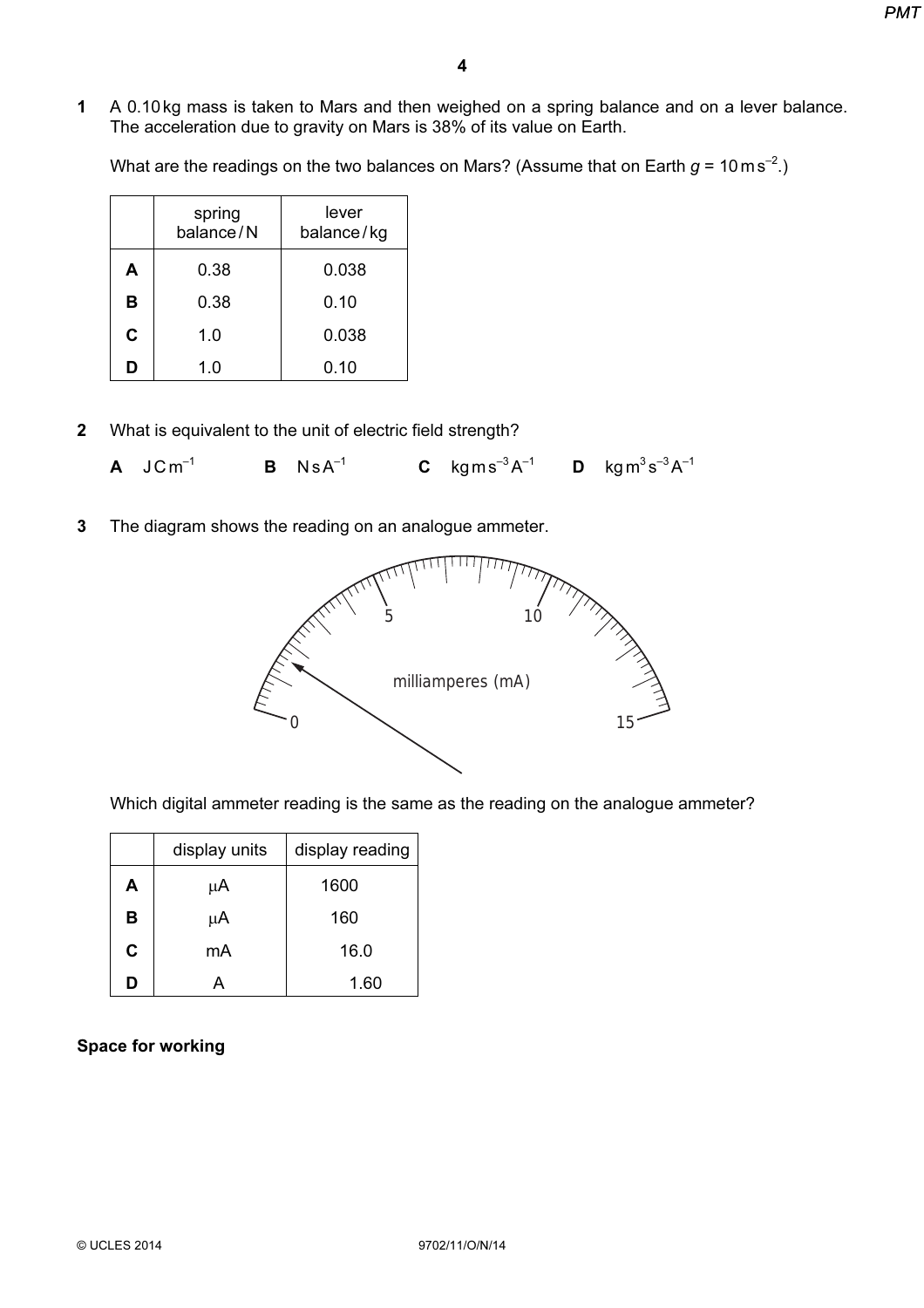4 A steel wire is stretched in an experiment to determine the Young modulus for steel.

The uncertainties in the measurements are given below.

| uncertainty |
|-------------|
|             |
| $\pm 2\%$   |
|             |
| $+0.2%$     |
| $+1.5%$     |
|             |
| $+1\%$      |
|             |

What is the percentage uncertainty in the Young modulus?

A 1.3% B 1.8% C 4.7% D 6.2%

5 The acceleration of free fall on the Moon is one-sixth of that on Earth.

On Earth it takes time t for a stone to fall from rest a distance of 2m.

What is the time taken for a stone to fall from rest a distance of 2m on the Moon?

| $A$ 6t | $\mathbf{B} \quad \frac{t}{t}$ |  | C $t\sqrt{6}$ |                               |  |
|--------|--------------------------------|--|---------------|-------------------------------|--|
|        |                                |  |               | <b>D</b> $\frac{t}{\sqrt{6}}$ |  |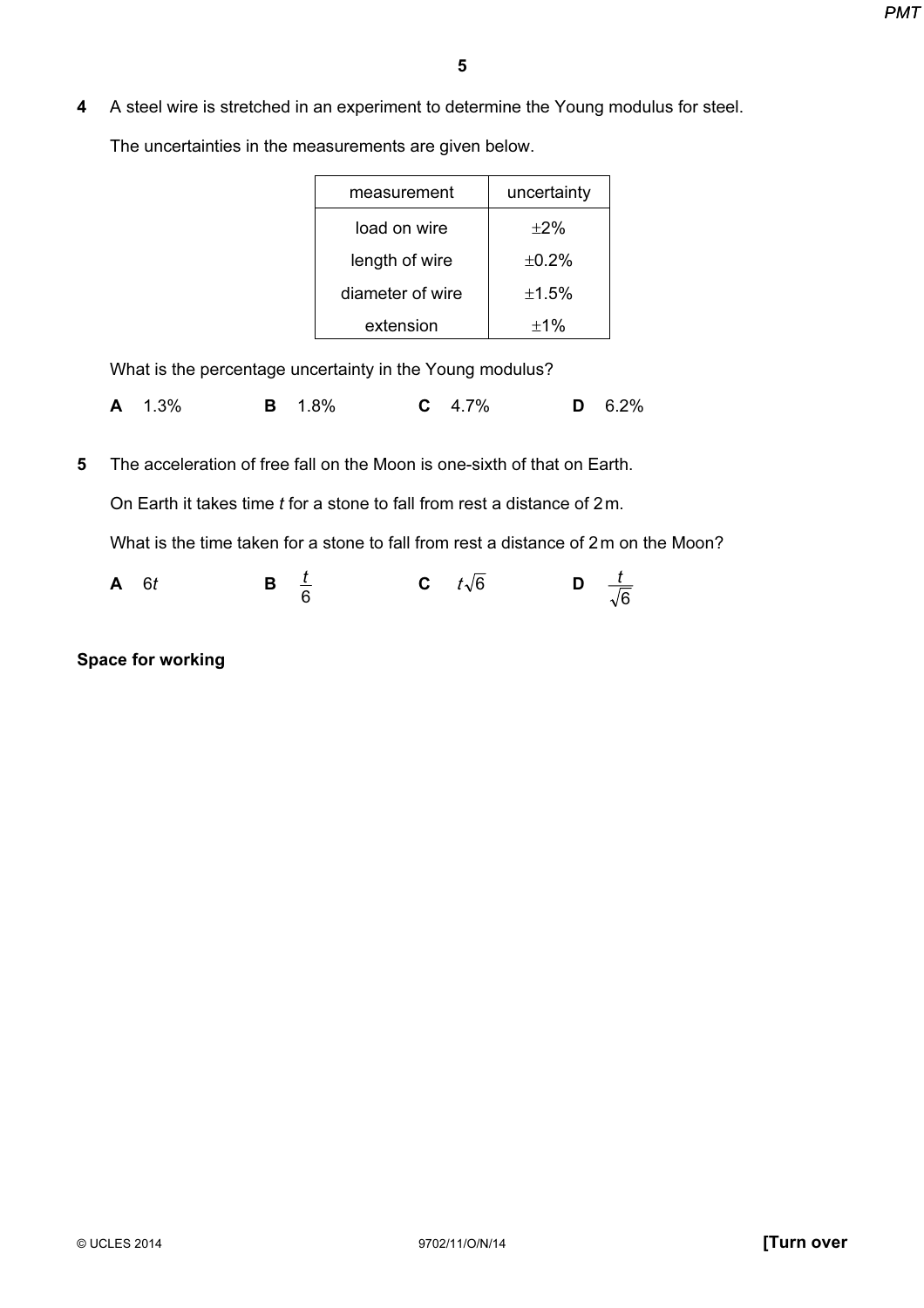6 Which graph represents the motion of a car that is travelling along a straight road with a speed that increases uniformly with time?



- 7 What is the principle of conservation of momentum?
	- A Force is equal to the rate of change of momentum.
	- **B** Momentum is the product of mass and velocity.
	- C The total momentum of a system remains constant provided no external force acts on it.
	- D The total momentum of two bodies after collision is equal to their total momentum before collision.
- 8 Water is pumped through a hose-pipe at a rate of 90kg per minute. It emerges from the hose-pipe horizontally with a speed of  $20 \text{ m s}^{-1}$ .

Which force is required from a person holding the hose-pipe to prevent it moving backwards?

A 30N B 270N C 1800N D 10 800N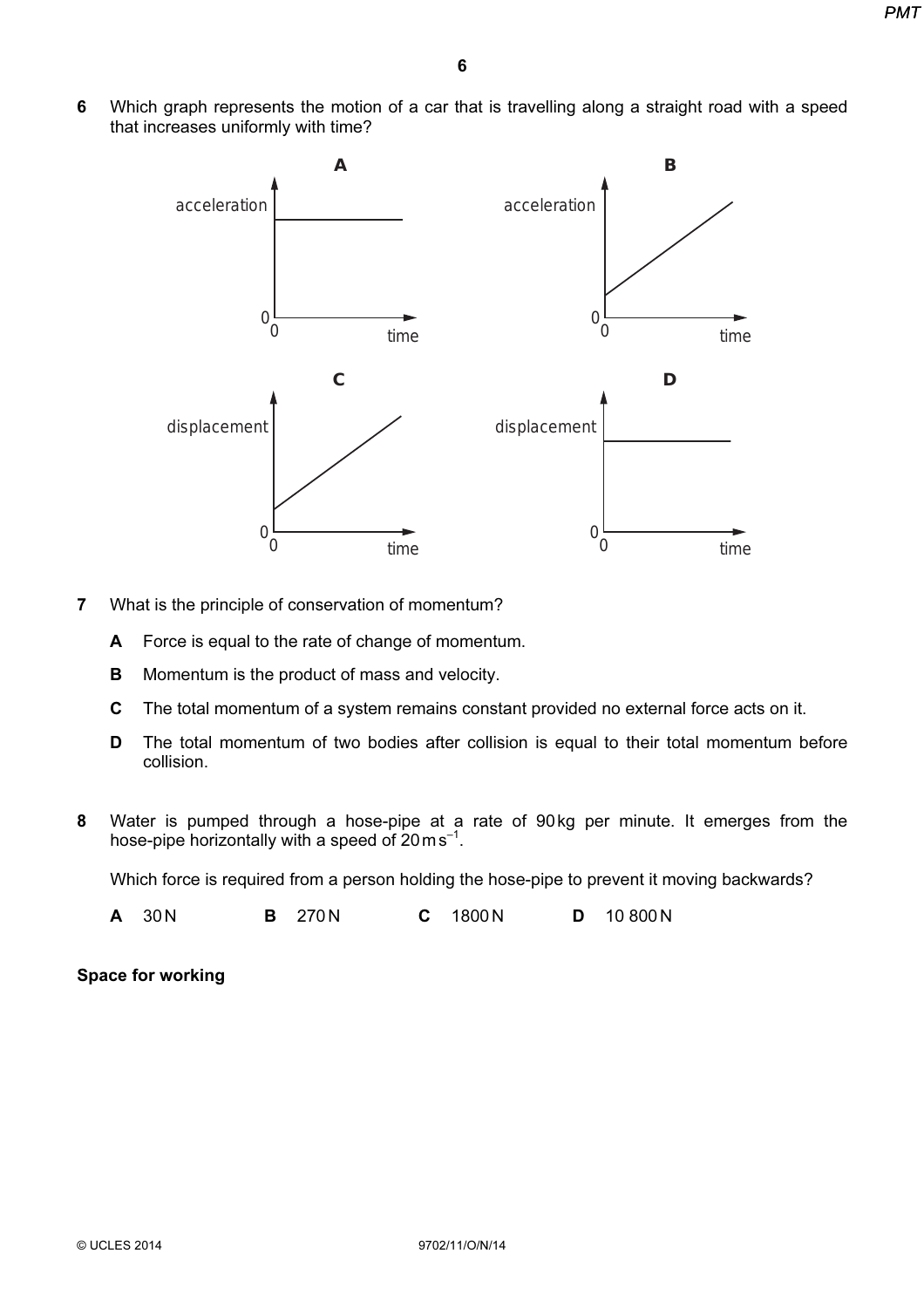9 Two railway trucks of masses  $m$  and  $3m$  move towards each other in opposite directions with speeds 2v and v respectively. These trucks collide and stick together.

What is the speed of the trucks after the collision?

- A  $\frac{V}{4}$ **B**  $\frac{V}{2}$  $C$  v **D**  $\frac{5v}{4}$
- 10 A glider is descending at constant speed at an angle of 15° to the horizontal. The diagram shows the directions of the lift  $L$ , air resistance  $R$  and weight  $W$  acting on the glider.



Which vector triangle could represent the forces acting on the glider?

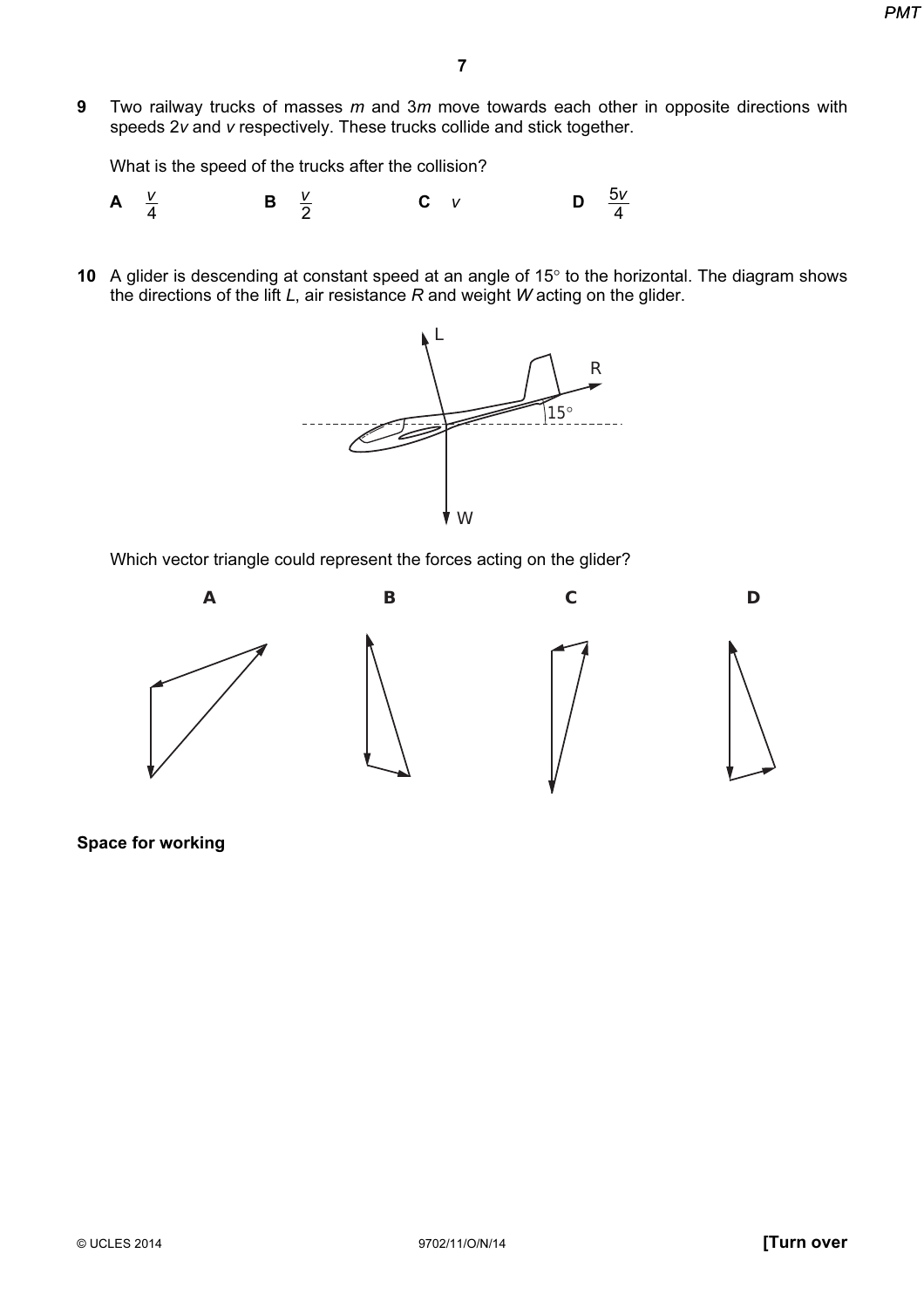11 A ball is falling at terminal speed in still air. The forces acting on the ball are upthrust, viscous drag and weight.

What is the order of increasing magnitude of these three forces?

- A upthrust  $\rightarrow$  viscous drag  $\rightarrow$  weight
- **B** viscous drag  $\rightarrow$  upthrust  $\rightarrow$  weight
- C viscous drag  $\rightarrow$  weight  $\rightarrow$  upthrust
- **D** weight  $\rightarrow$  upthrust  $\rightarrow$  viscous drag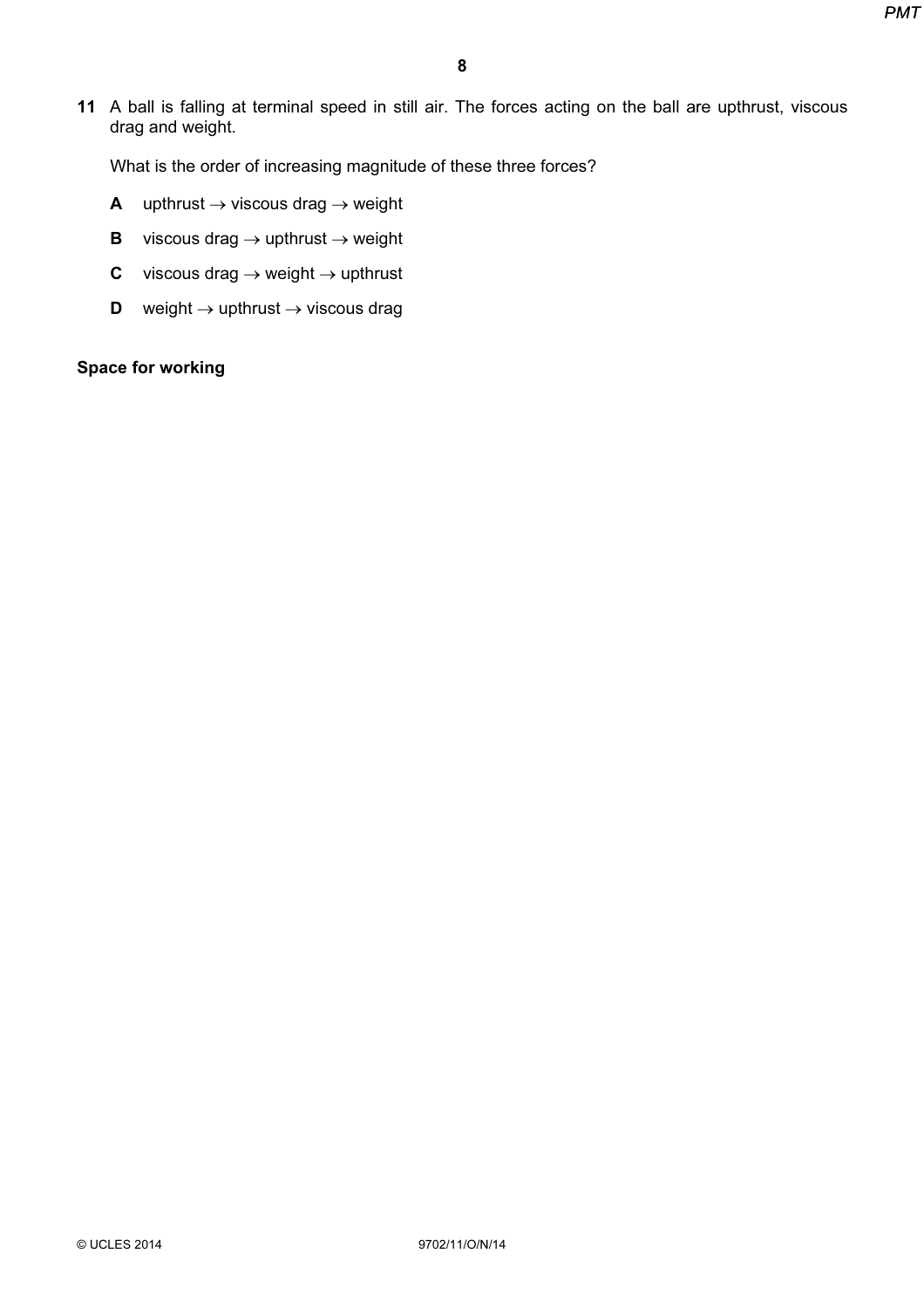12 A uniform ladder rests against a vertical wall where there is negligible friction. The bottom of the ladder rests on rough ground where there is friction. The top of the ladder is at a height h above the ground and the foot of the ladder is at a distance 2a from the wall.

The diagram shows the forces that act on the ladder.



Which equation is formed by taking moments?

- A  $Wa$  +  $Fh$  = 2Wa
- $B$   $Fa + Wa = Fh$
- C  $Wa + 2Wa = Fh$
- D  $Wa 2Wa = 2Fh$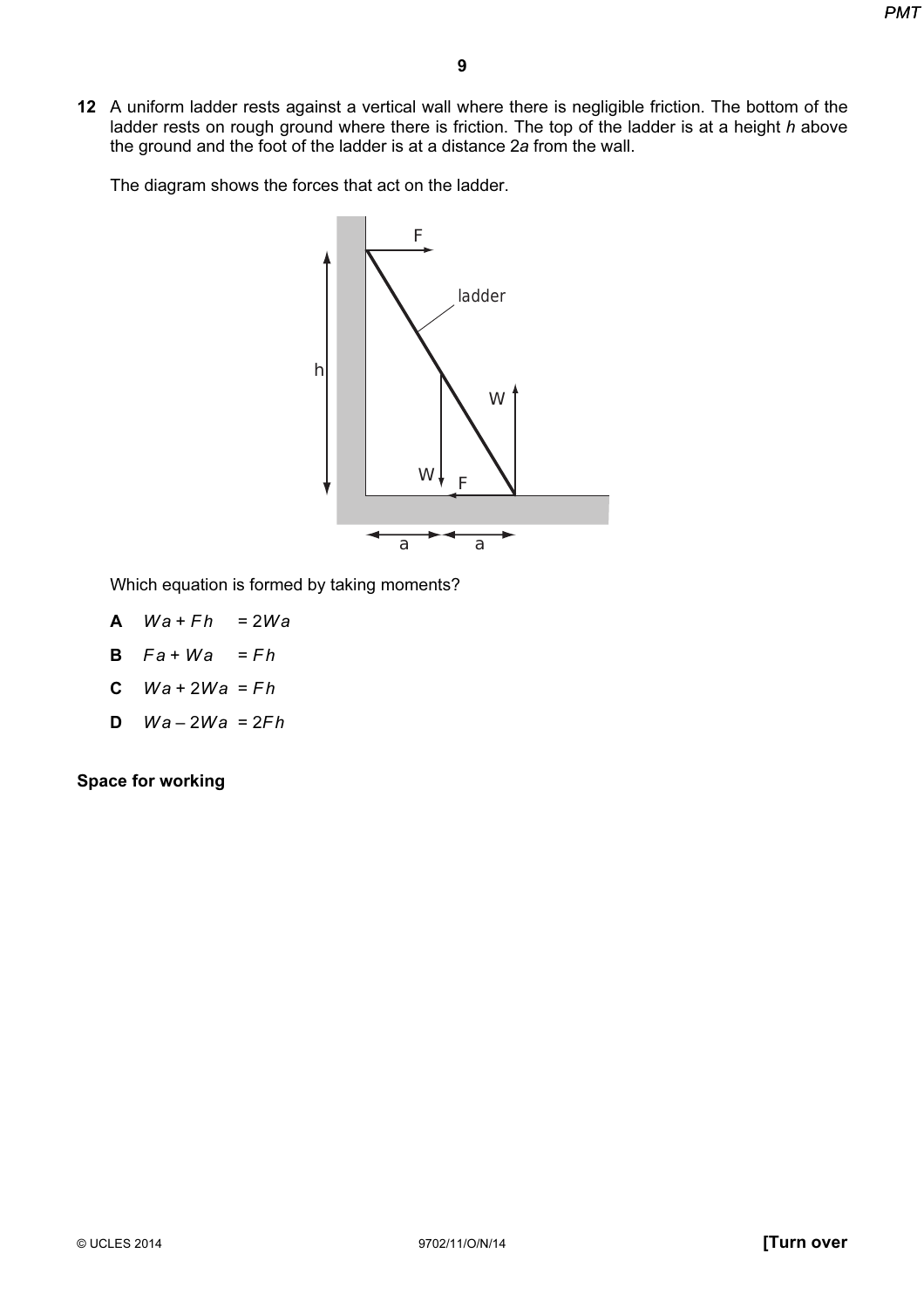13 A mass attached to the lower end of a spring bounces up and down.

At which points in the path of the mass do the gravitational potential energy of the mass (GPE), the elastic potential energy in the spring (EPE) and the kinetic energy of the mass (KE) have their highest values?

|   | <b>GPE</b> | EPE    | ΚE     |
|---|------------|--------|--------|
| Α | bottom     | middle | top    |
| в | bottom     | top    | middle |
| С | top        | bottom | middle |
| D | top        | bottom | top    |

14 A mass  $m$  is situated in a uniform gravitational field.



When the mass moves through a displacement x, from P to Q, it loses an amount of potential energy E.

Which row correctly specifies the magnitude and the direction of the acceleration due to gravity in this field?

|             | magnitude           | direction |
|-------------|---------------------|-----------|
| A           | Ε<br>mx             |           |
| B           | E<br>mx             |           |
| $\mathbf c$ | $\frac{E}{x}$       |           |
| D           | E<br>$\overline{x}$ |           |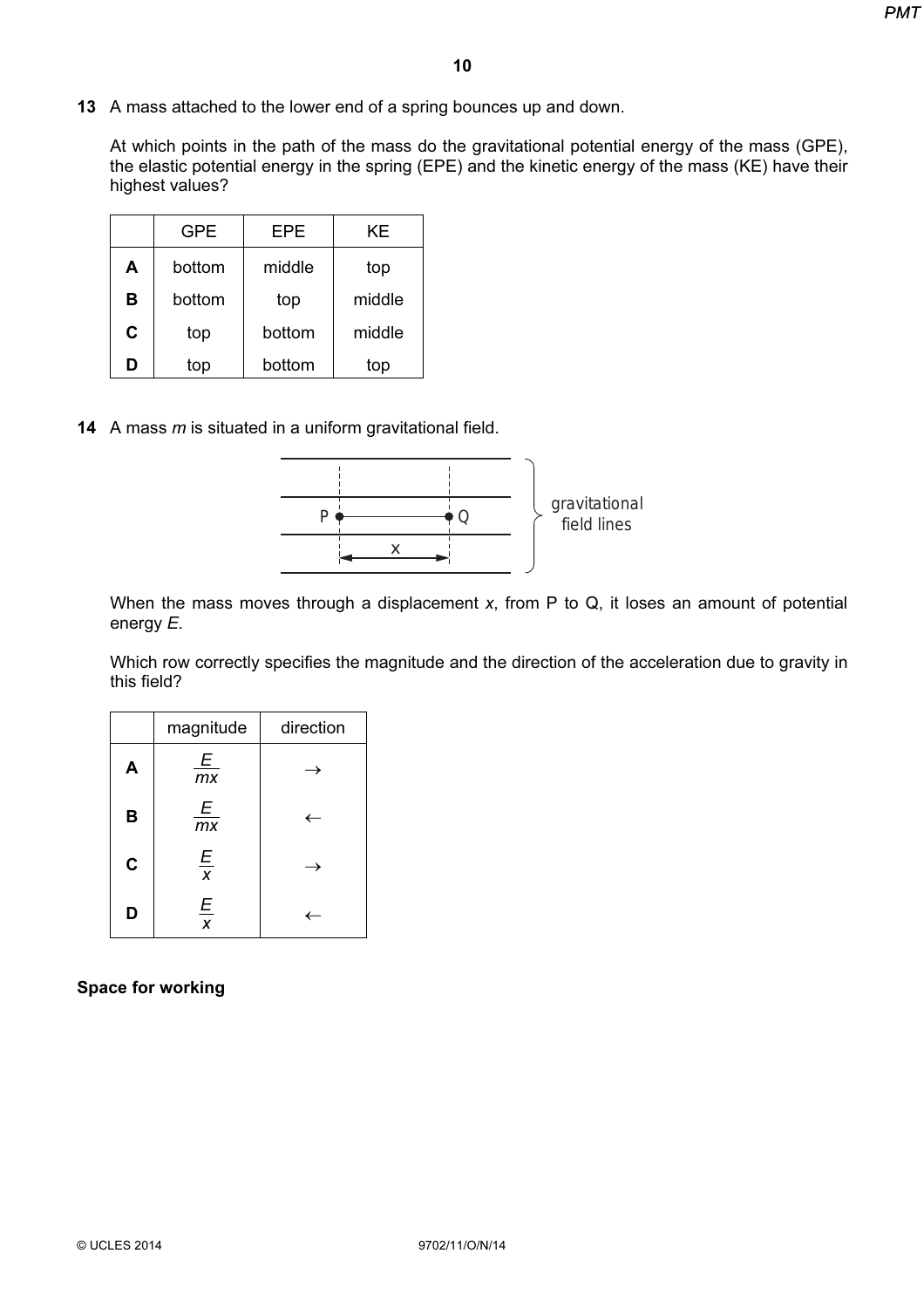15 A small electric motor is mounted on a bench, as shown. The motor is connected to a 6.0V supply and the current in the motor is 0.50A. The motor is 50% efficient.



What is the time taken to lift a mass of 200g up through a height of 90cm?

A 0.59s B 0.85s C 1.2s D 2.7s

16 A projectile is launched at  $45^{\circ}$  to the horizontal with initial kinetic energy E.

Assuming air resistance to be negligible, what will be the kinetic energy of the projectile when it reaches its highest point?

A 0.50E B 0.71E C 0.87E D E

- 17 What is the correct name for a material containing long-chain molecules that are tangled and coiled?
	- A amorphous metal
	- B amorphous polymer
	- C crystalline metal
	- D crystalline polymer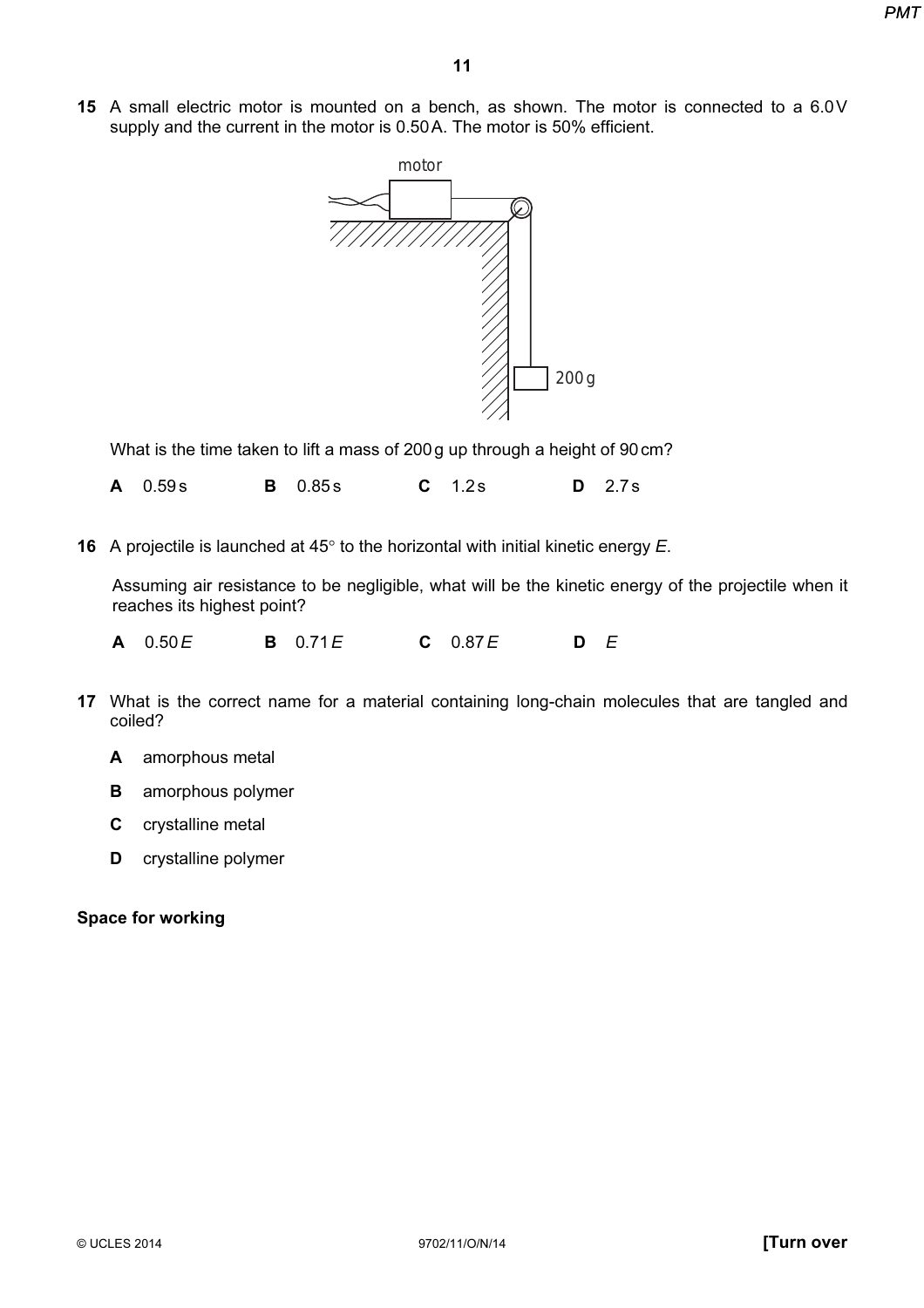- 18 Which statement about molecules in a gas is correct?
	- A In Brownian motion experiments, the molecules can be seen moving randomly in all directions.
	- **B** The pressure exerted by a gas is caused by molecules bouncing against each other and changing kinetic energy.
	- C The pressure exerted by a gas is caused by molecules rebounding from the walls of a container and changing momentum.
	- D When the average speed of the molecules in a closed container increases, the density must also increase.
- 19 The diagram shows the atoms of a substance with the atoms at the corners of a cube. The average separation of the atoms at a particular temperature is 15nm.



When the temperature changes so that the average separation becomes 17nm, by which factor will the density of the substance change?

A 0.61 B 0.69 C 0.78 D 0.88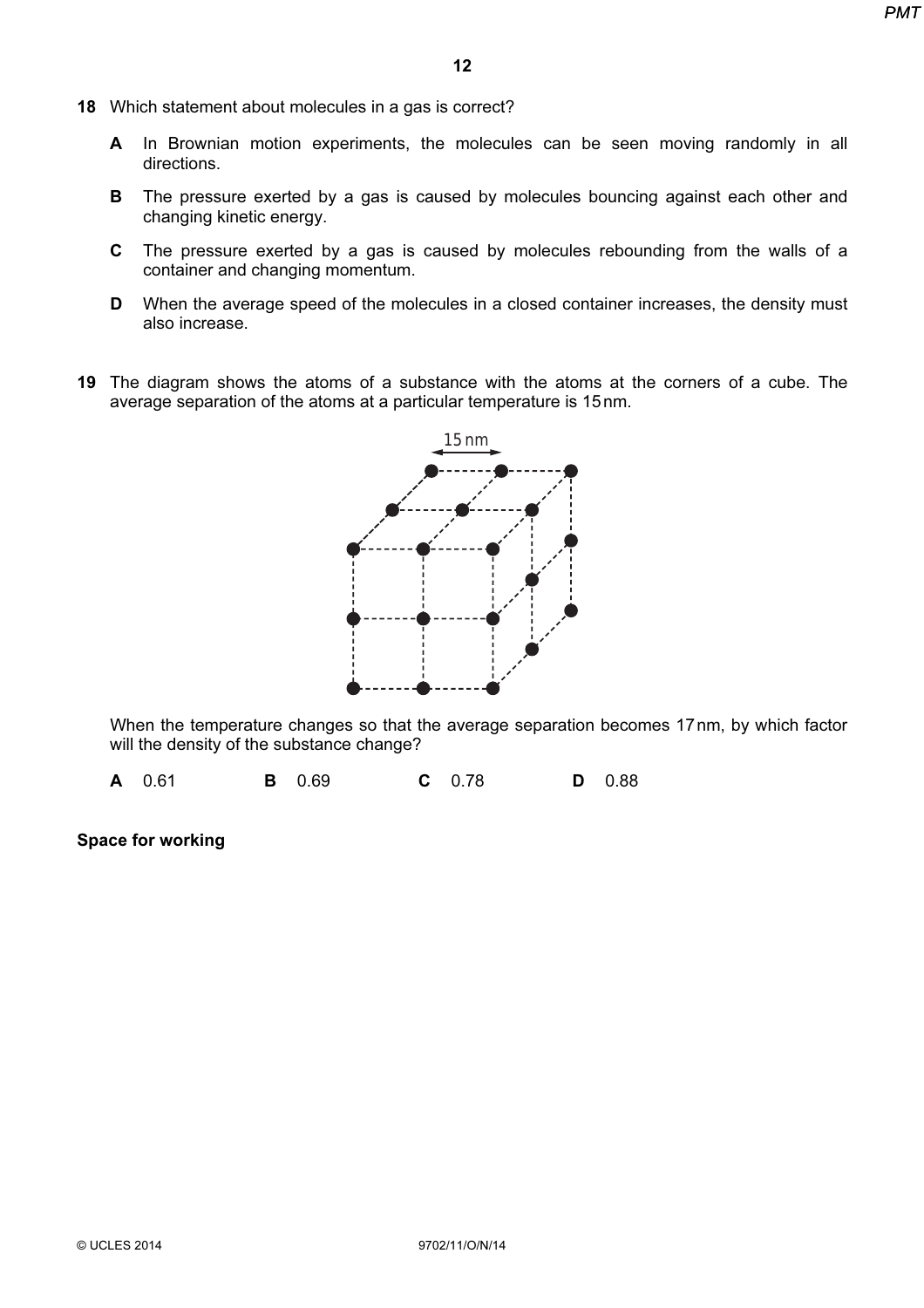20 The stress-strain graph for a glass rod, up to the point at which it breaks, is shown below.



Which statement about the glass rod is correct?

- A Hooke's law is obeyed for all values of stress up to the breaking point.
- **B** The glass is ductile.
- C The glass shows plastic deformation.
- D When the cross-sectional area of the rod is doubled, the ultimate tensile stress of the rod is halved.
- 21 A rubber band is stretched by hanging weights on it and the force-extension graph is plotted from the results.



What is the best estimate of the strain energy stored in the rubber band when it is extended 30cm?

**A** 1.8J **B** 2.6J **C** 5.1J **D** 200J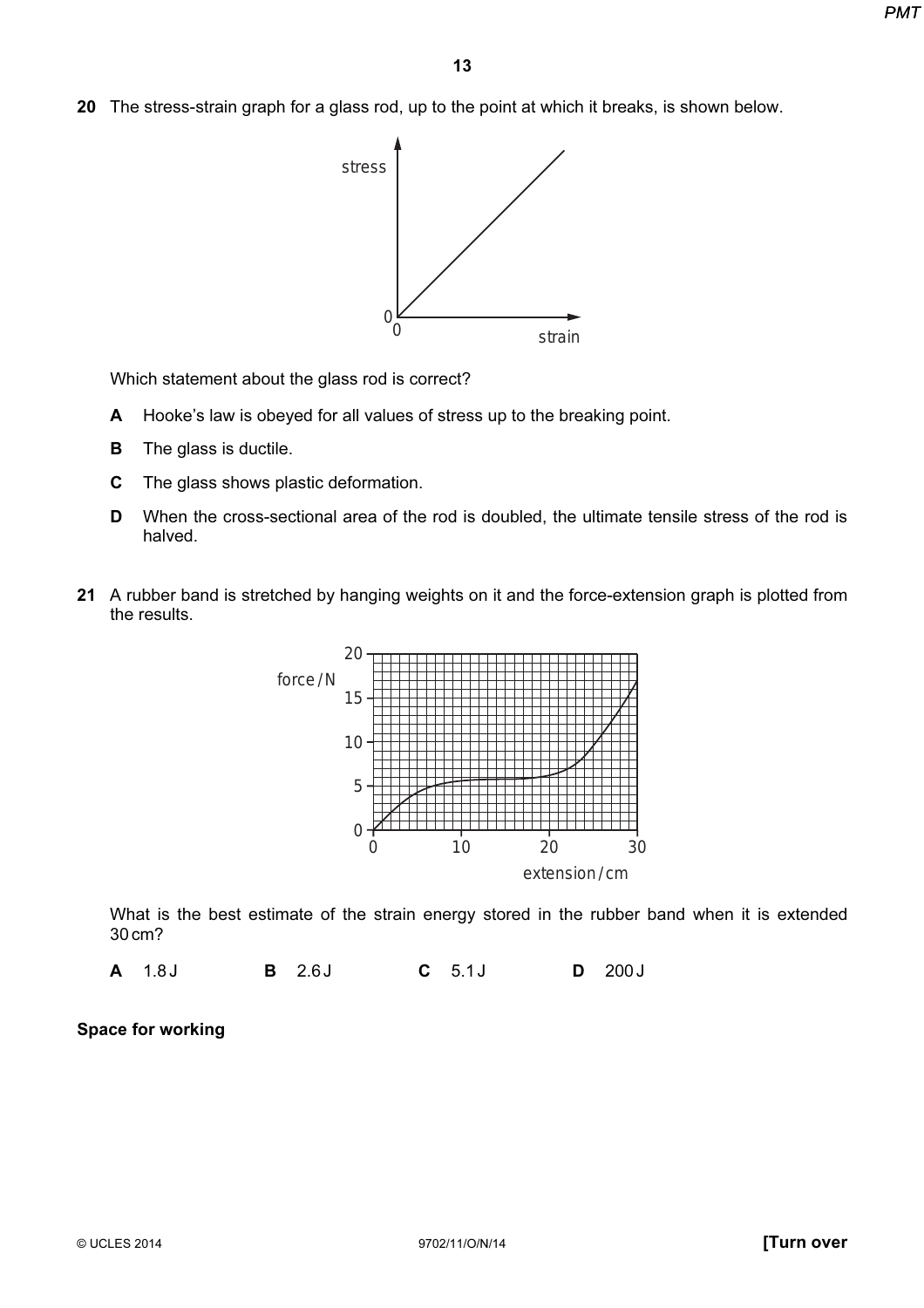- 22 Which statement about electromagnetic radiation is correct?
	- A Waves of wavelength  $5 \times 10^{-9}$  m are high-energy gamma rays.
	- **B** Waves of wavelength  $3 \times 10^{-8}$  m are ultra-violet waves.
	- **C** Waves of wavelength  $5 \times 10^{-7}$  m are infra-red waves.
	- **D** Waves of wavelength  $9 \times 10^{-7}$  m are light waves.
- 23 When sound travels through air, the air particles vibrate. A graph of displacement against time for a single air particle is shown.



Which graph best shows how the kinetic energy of the air particle varies with time?

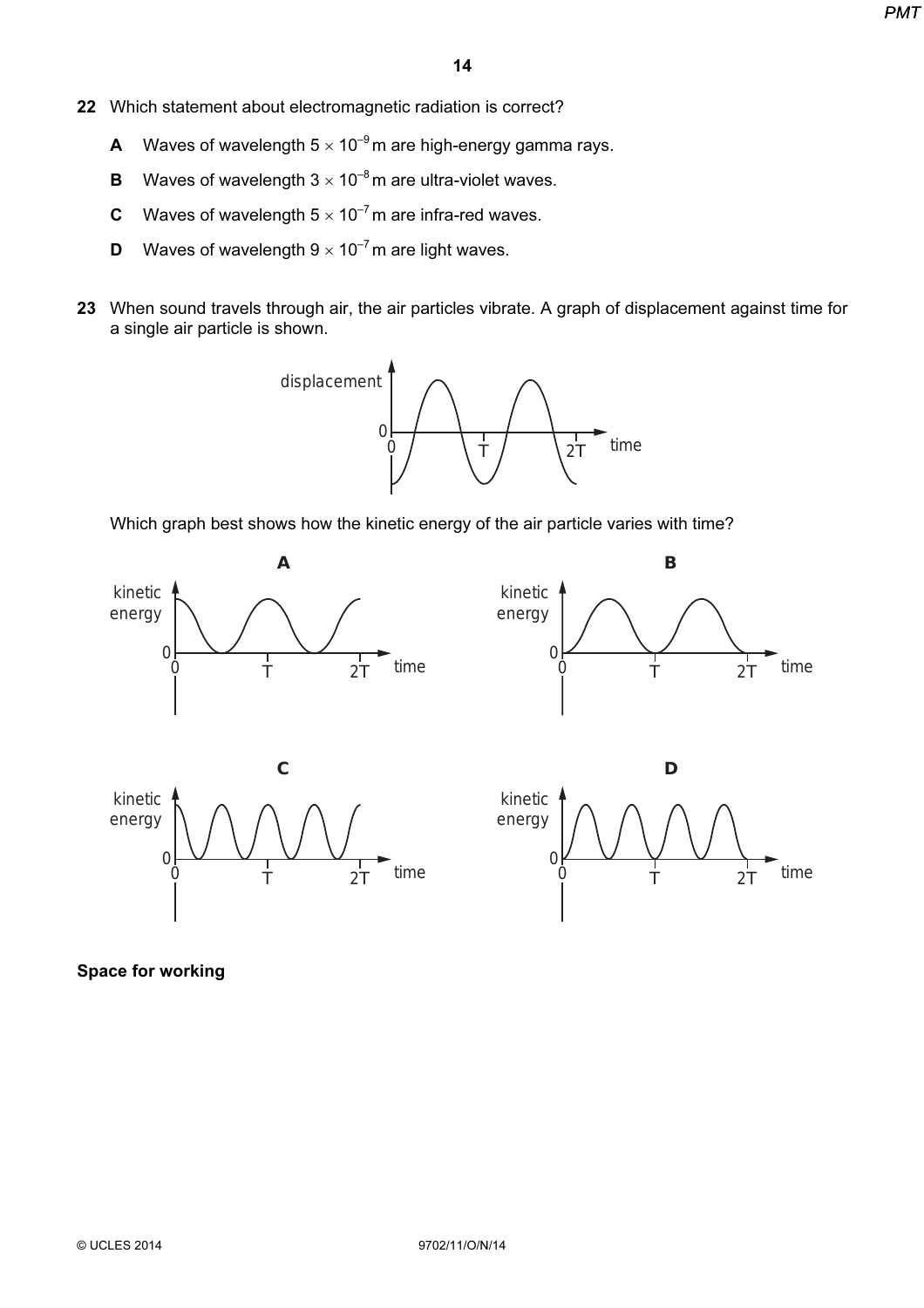- 24 Which statement describes a situation when polarisation could not occur?
	- A Light waves are reflected.
	- **B** Light waves are scattered.
	- C Microwaves pass through a metal grid.
	- **D** Sound waves pass through a metal grid.
- 25 A stationary sound wave is produced in a tube.

Which statement describes the wave speed?

- A It is the distance between two adjacent nodes divided by the period of the wave.
- B It is the speed at which energy is transferred from one antinode to an adjacent antinode.
- C It is the speed of a particle at an antinode.
- D It is the speed of one of the progressive waves that are producing the stationary wave.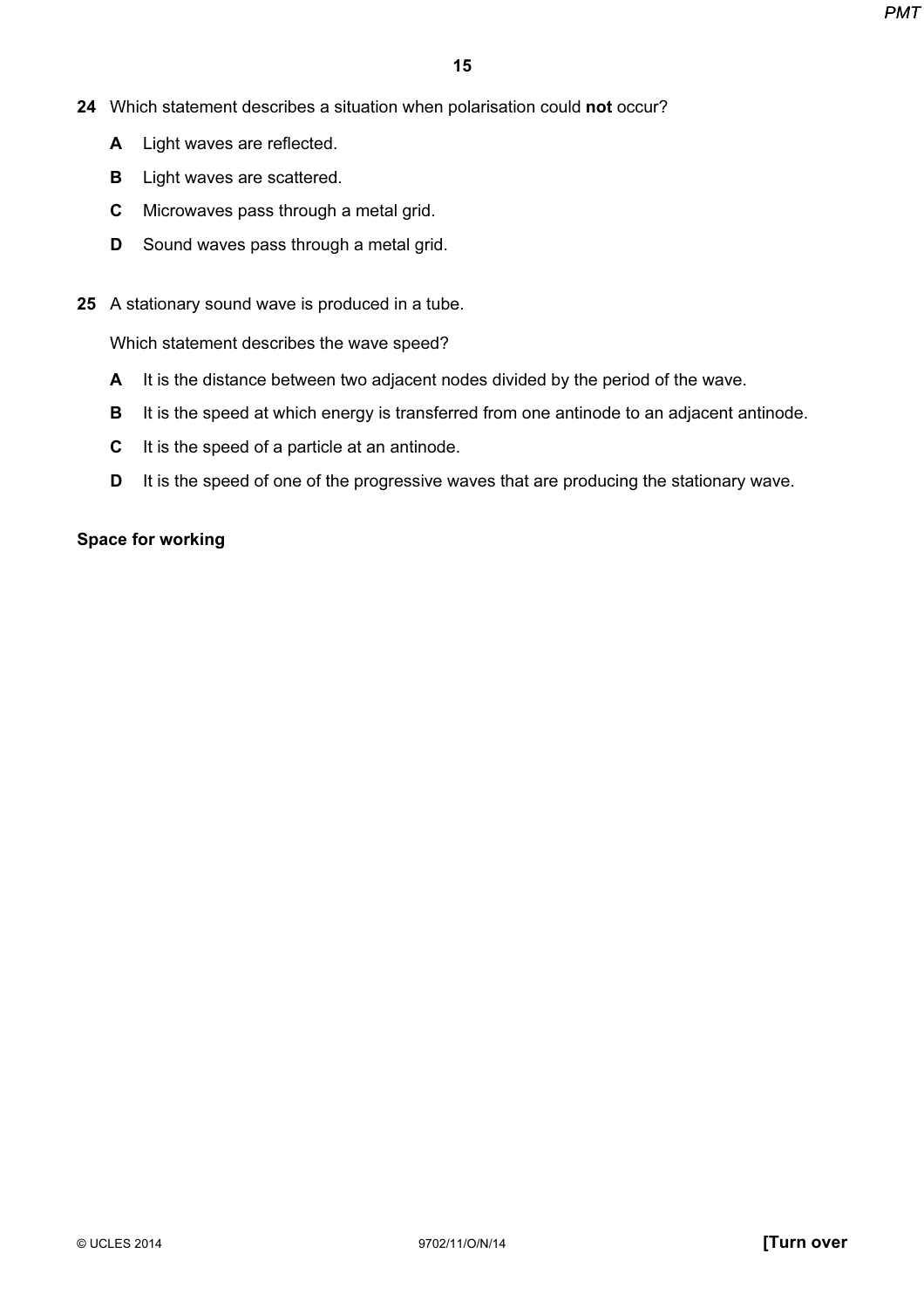26 Two identical loudspeakers are connected in series to an a.c. supply, as shown.



Which graph best shows the variation of the intensity of the sound with distance along the line XY?

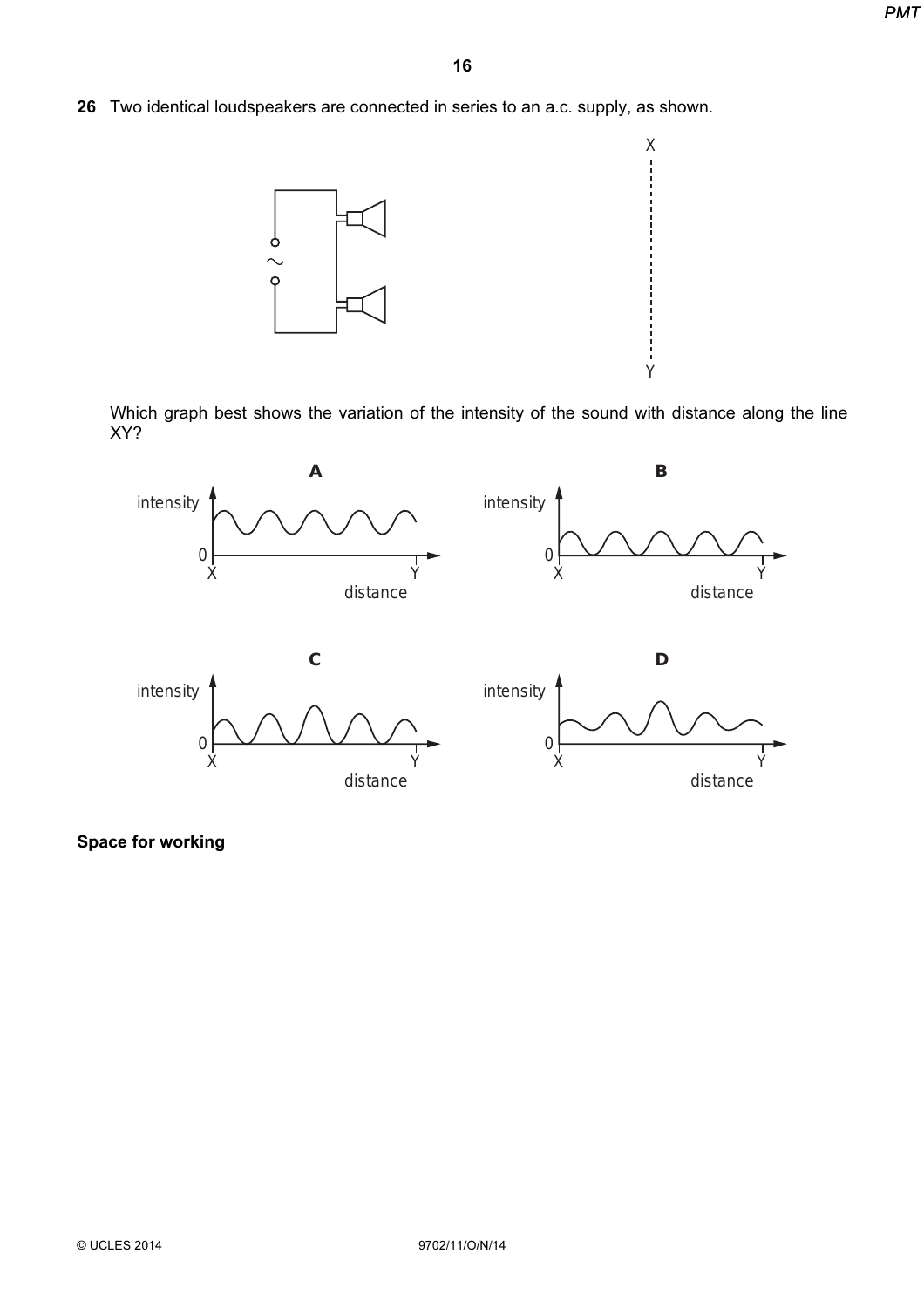27 A diffraction grating experiment is set up using yellow light of wavelength 600 nm. The grating has a slit separation of  $2.00 \mu m$ .



What is the angular separation ( $\theta_2 - \theta_1$ ) between the first and second order maxima of the yellow light?

| $A$ 17.5° | <b>B</b> 19.4 $^{\circ}$ | $C$ 36.9 $^{\circ}$ | $D$ 54.3° |
|-----------|--------------------------|---------------------|-----------|
|           |                          |                     |           |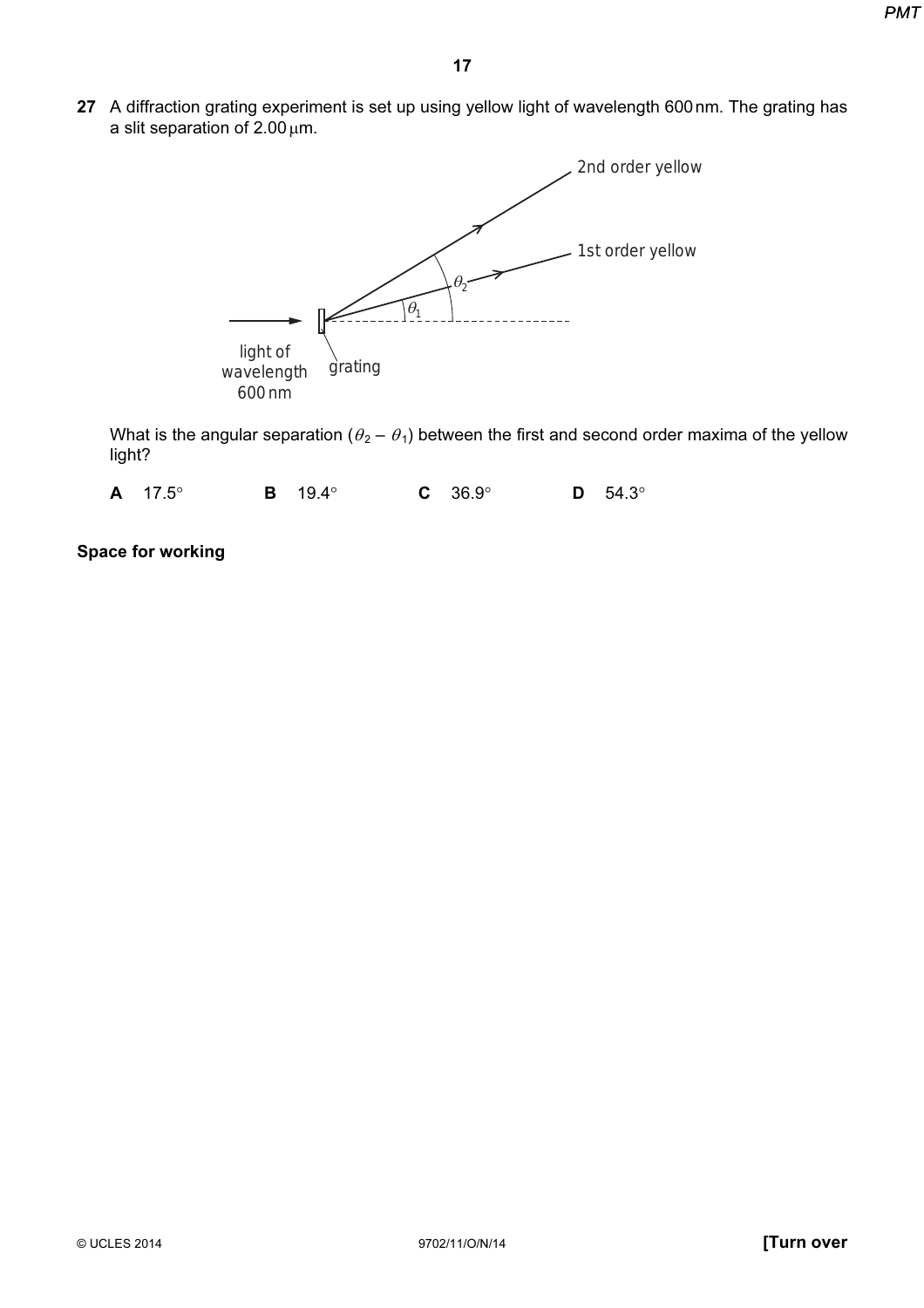28 The diagram shows two parallel horizontal metal plates. There is a potential difference V between the plates.



A small charged liquid drop, midway between the plates, is held in equilibrium by the combination of its weight and the electric force acting on it.

The acceleration of free fall is  $g$  and the electric field strength is  $E$ .

What is the polarity of the charge on the drop, and the ratio of charge to mass of the drop?

|   | polarity | charge<br>mass |
|---|----------|----------------|
| A | negative | $\frac{E}{g}$  |
| B | negative | $\frac{g}{E}$  |
| C | positive | E<br>g         |
| D | positive | $\frac{g}{E}$  |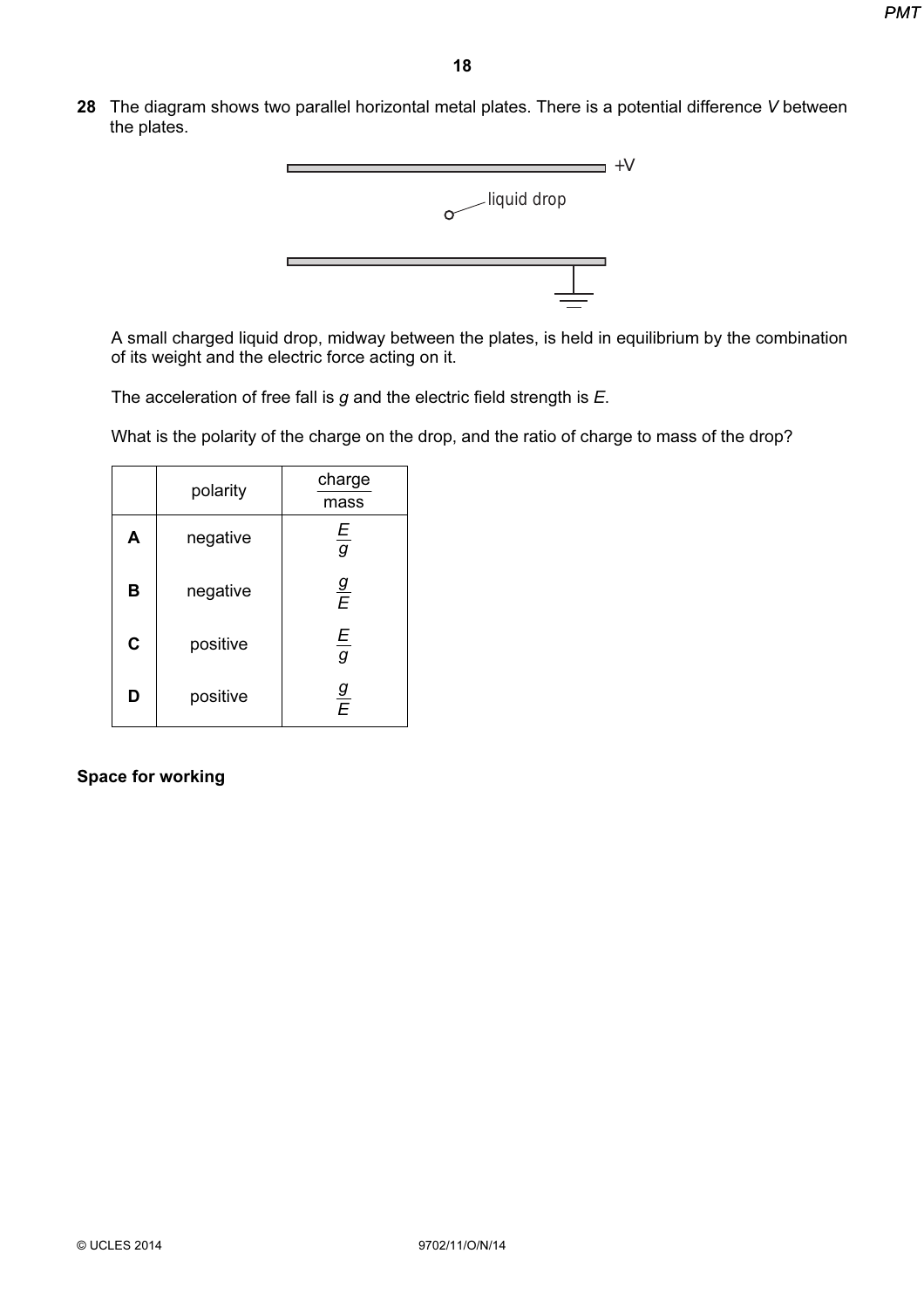29 The diagram shows two metal plates connected to a constant high voltage.



Which graph shows the variation of the electric field strength E midway between the two plates as the distance d between the two plates is increased?

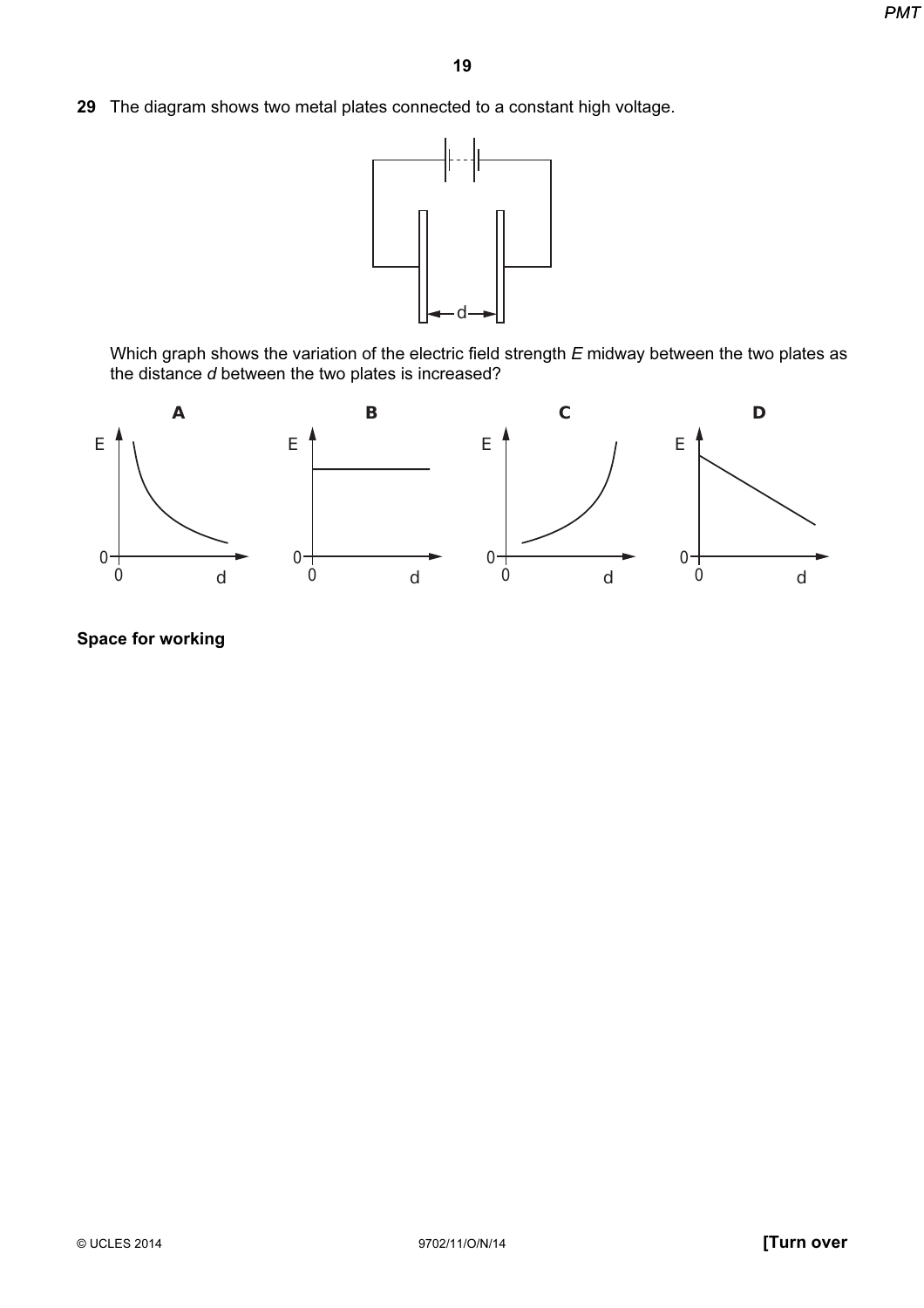30  $B_1$ ,  $B_2$  and  $B_3$  are three identical lamps. They are connected to a battery with zero internal resistance, as shown.



Initially the switch is closed. The switch is then opened and lamp  $B_3$  goes out.

What happens to the brightness of lamps  $B_1$  and  $B_2$  when the switch is opened?

|   | brightness of<br>lamp $B_1$ | brightness of<br>lamp $B_2$ |
|---|-----------------------------|-----------------------------|
| А | decreases                   | decreases                   |
| в | decreases                   | increases                   |
| C | increases                   | decreases                   |
|   | increases                   | increases                   |

31 A battery is marked 9.0V.

What does this mean?

- A Each coulomb of charge from the battery supplies 9.0J of electrical energy to the whole circuit.
- B The battery supplies 9.0J to an external circuit for each coulomb of charge.
- C The potential difference across any component connected to the battery will be 9.0V.
- D There will always be 9.0V across the battery terminals.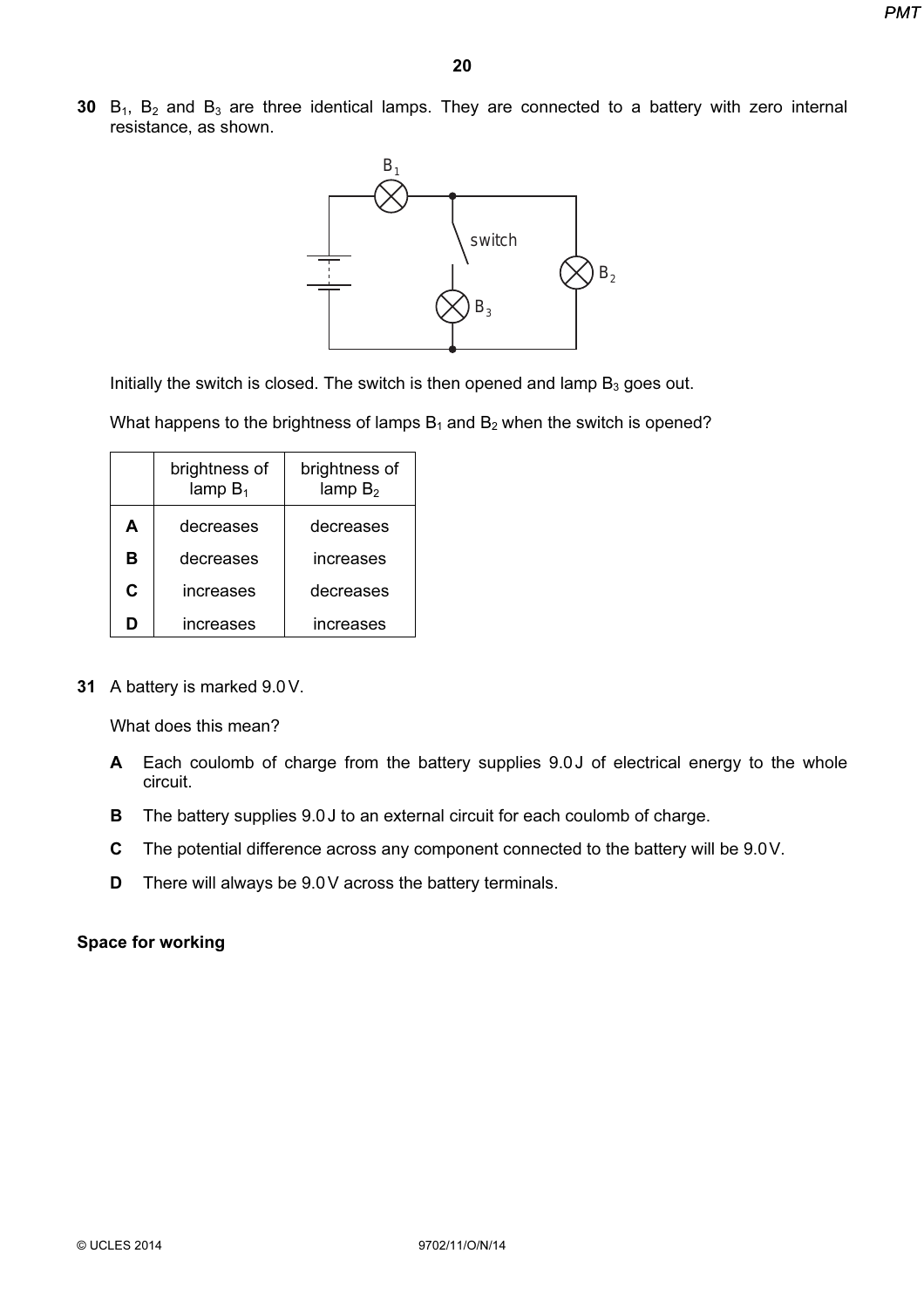32 A pencil is used to draw a line of length 30 cm and width 1.2 mm. The resistivity of the material in the pencil is 2.0  $\times$  10<sup>-5</sup> Ωm and the resistance of the line is 40 kΩ.

What is the thickness of the line?

- **A**  $1.25 \times 10^{-10}$  m
- **B**  $1.25 \times 10^{-8}$  m
- **C**  $1.25 \times 10^{-7}$  m
- **D**  $1.25 \times 10^{-5}$  m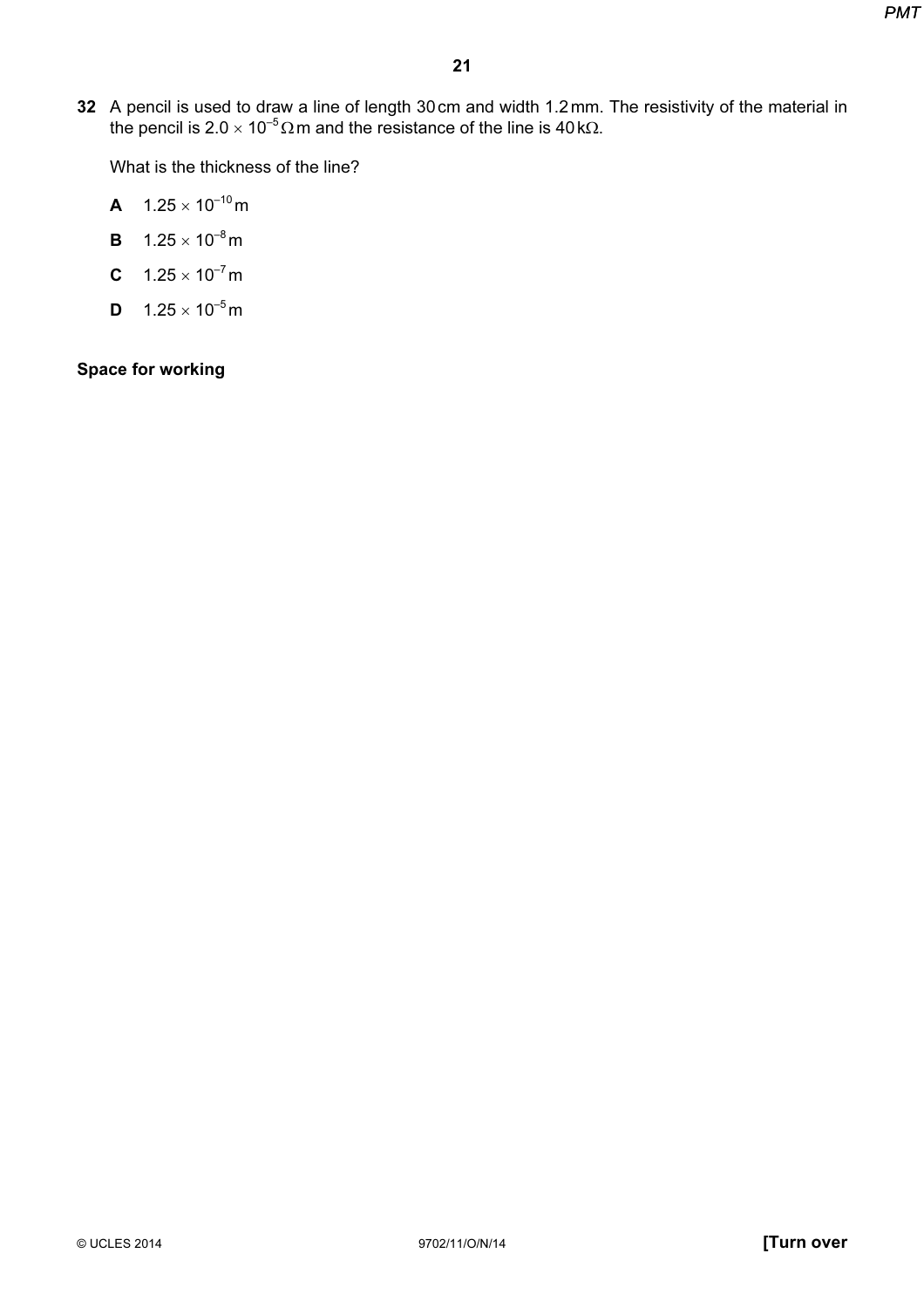33 A conductor consists of three wires connected in series. The wires are all made of the same metal but have different cross-sectional areas. There is a current  $I$  in the conductor.



Point Y on the conductor is at zero potential.

Which graph best shows the variation of potential V with distance along the conductor?

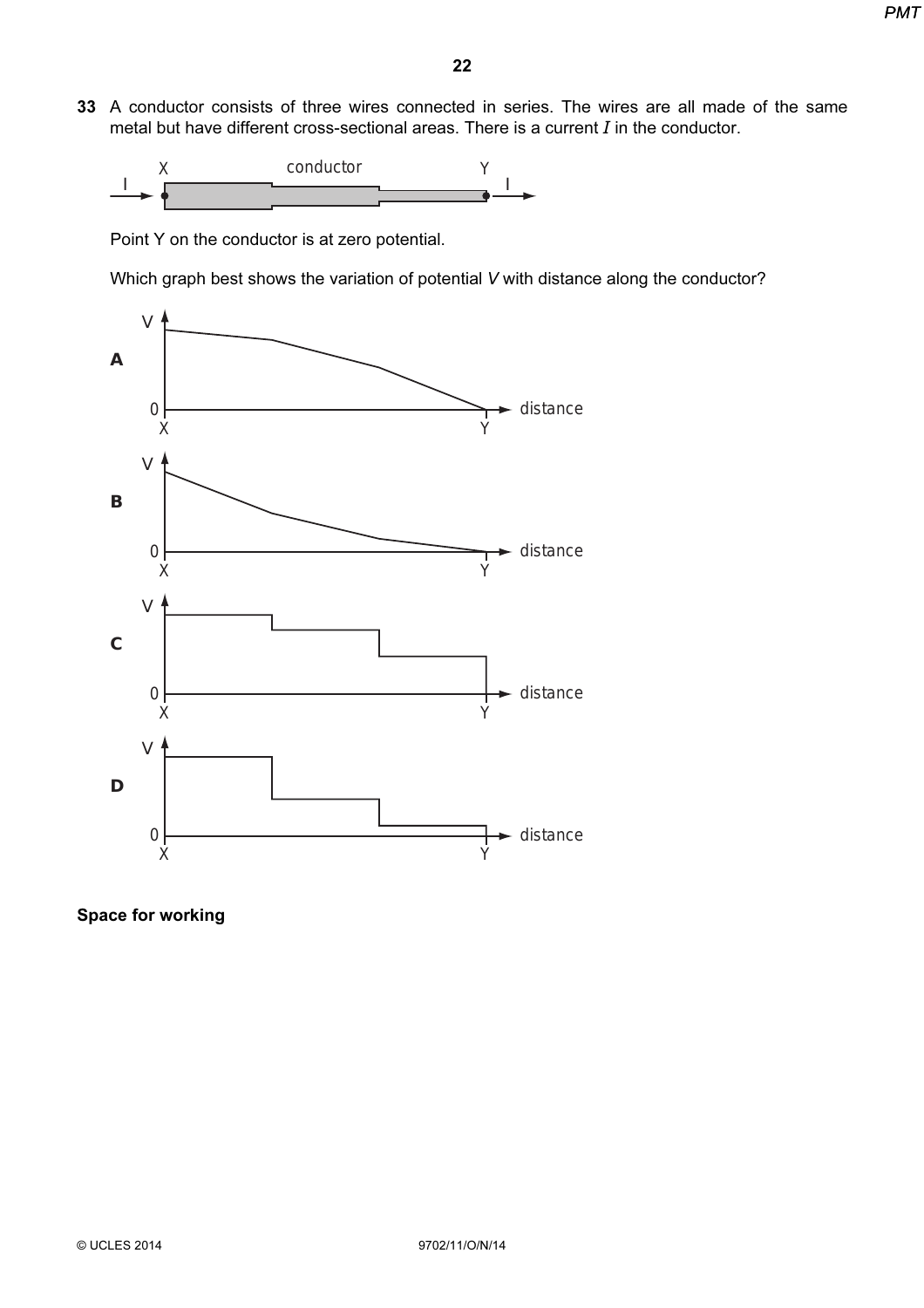34 The graph shows how the electric current  $I$  through a conducting liquid varies with the potential difference V across it.

At which point on the graph does the liquid have the smallest resistance?



35 The combined resistance  $R<sub>T</sub>$  of two resistors of resistances  $R<sub>1</sub>$  and  $R<sub>2</sub>$  connected in parallel is given by the formula shown.

$$
\frac{1}{R_{\rm T}} = \frac{1}{R_1} + \frac{1}{R_2}
$$

Which statement is used in the derivation of this formula?

- A The currents through the two resistors are equal.
- **B** The potential difference across each resistor is the same.
- C The supply current is split between the two resistors in the same ratio as the ratio of their resistances.
- D The total power dissipated is the sum of the powers dissipated in the two resistors separately.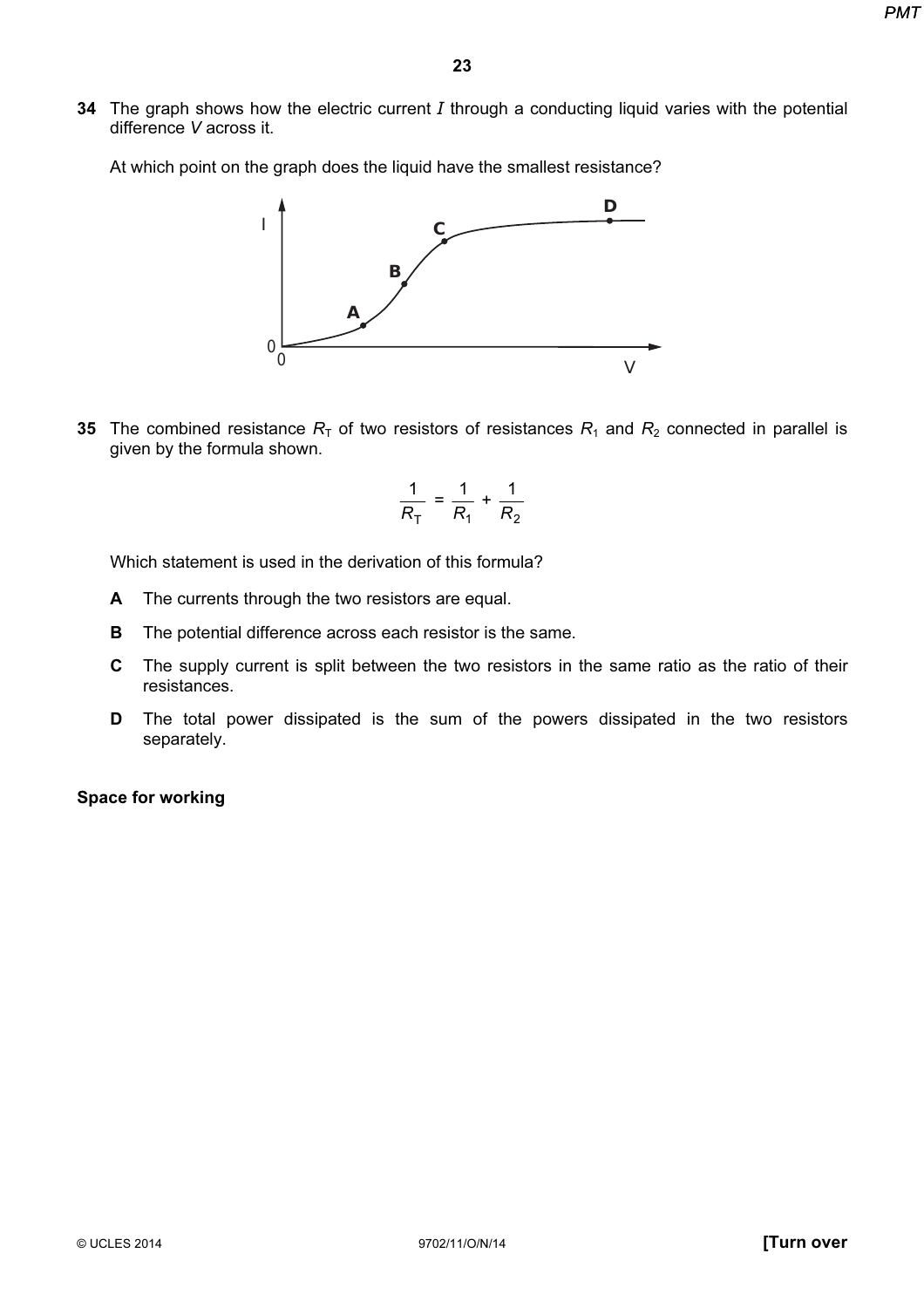36 In the potentiometer circuit shown, the reading on the ammeter is zero.



The light-dependent resistor (LDR) is then covered up and the ammeter gives a non-zero reading.

Which change could return the ammeter reading to zero?

- A Decrease the supply voltage.
- **B** Increase the supply voltage.
- C Move the sliding contact to the left.
- **D** Move the sliding contact to the right.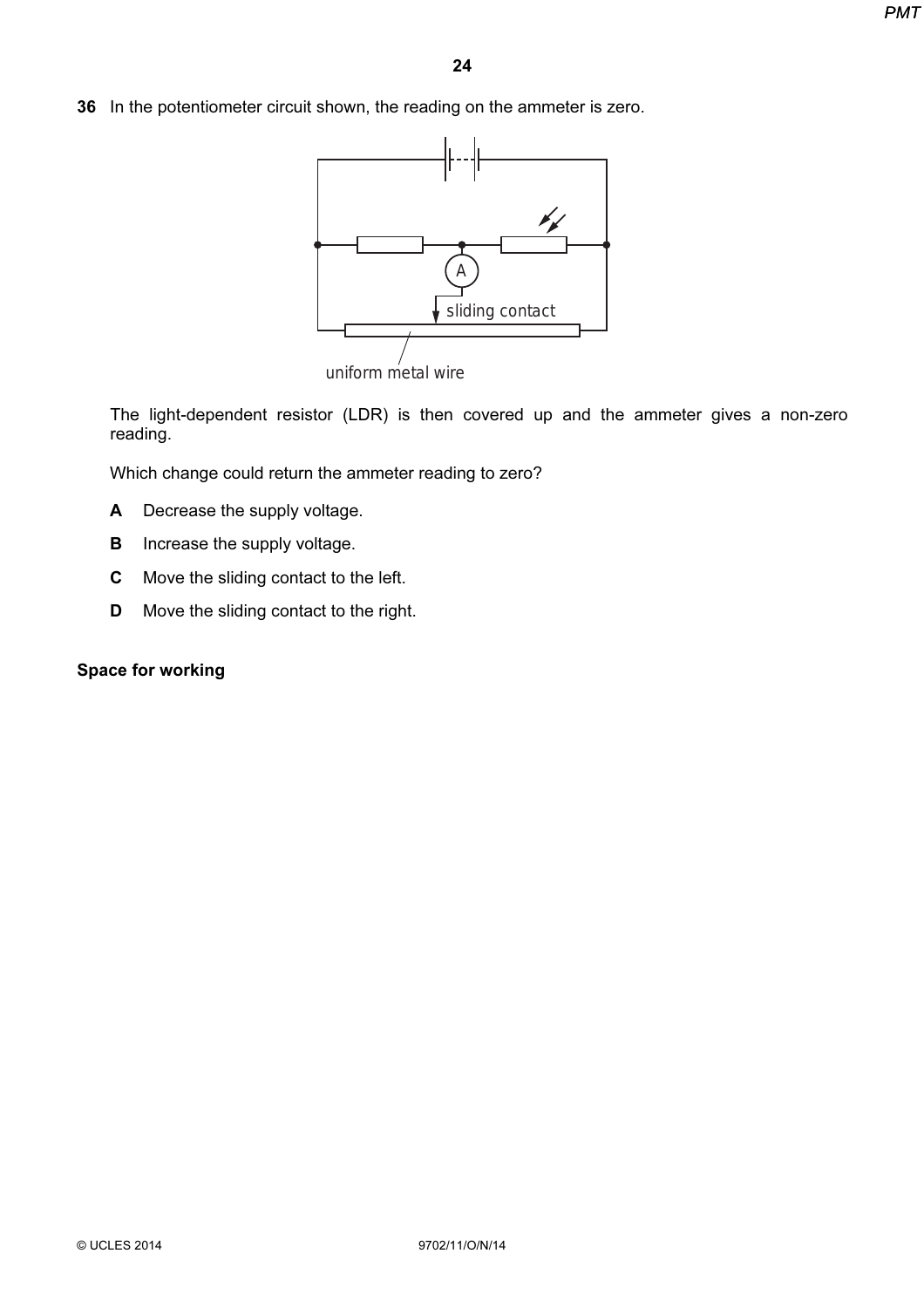37 Six resistors, each of resistance  $R$ , are connected as shown.



The combined resistance is 66 k $\Omega$ .

What is the value of  $R$ ?

A 11kΩ B 18kΩ C 22kΩ D 36kΩ

- 38 Which statement about  $\alpha$ -particles is correct?
	- **A**  $\alpha$ -particles emitted from a single radioactive isotope have a continuous distribution of energies.
	- **B**  $\alpha$ -particles have less ionising power than β-particles.
	- **C** The charge of an  $\alpha$ -particle is +1.60  $\times$  10<sup>-19</sup> C.
	- **D** The speeds of  $\alpha$ -particles can be as high as  $1.5 \times 10^7$  m s<sup>-1</sup>.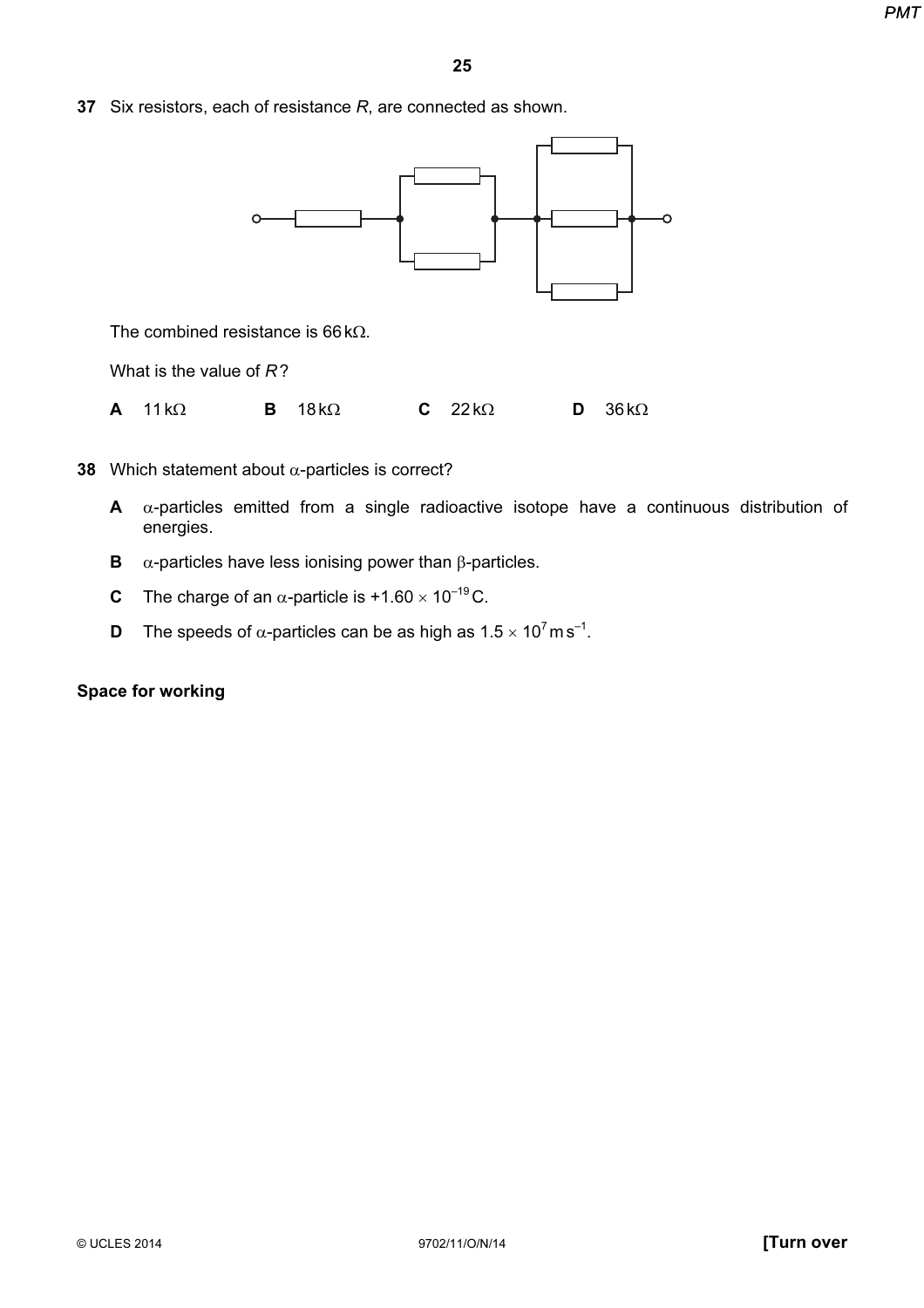39 The isotope  $^{222}_{86}$ Rn decays in a sequence of emissions to form the isotope  $^{206}_{82}$ Pb. At each stage of the decay sequence, it emits either an  $\alpha$ -particle or a β-particle.

What is the number of stages in the decay sequence?

**A 4 B 8 C 16 D 20** 

40 What is the approximate mass of a nucleus of uranium?

**A**  $10^{-15}$ kg **B**  $10^{-20}$ kg **C**  $10^{-25}$ kg **D**  $10^{-30}$ kg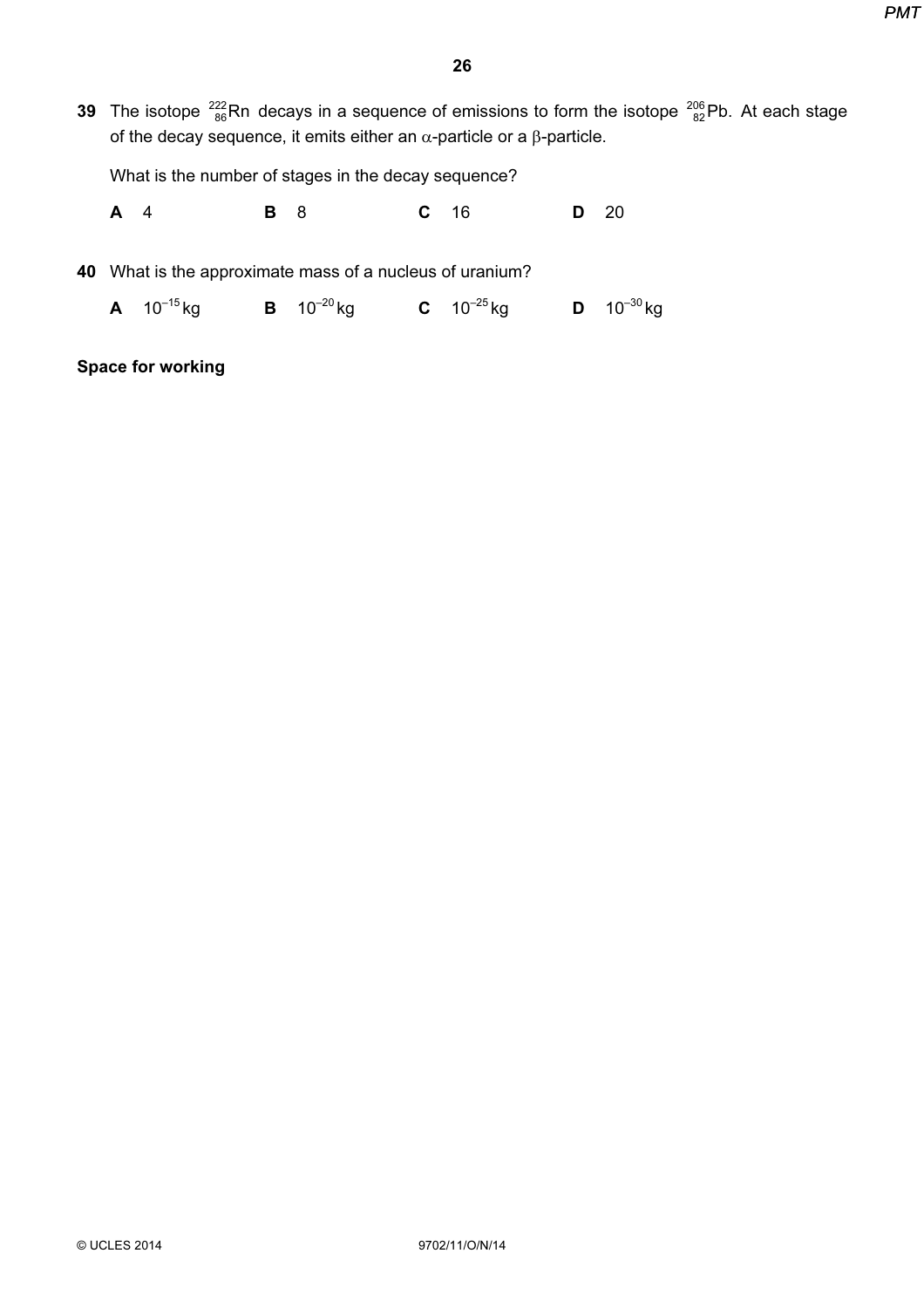# BLANK PAGE